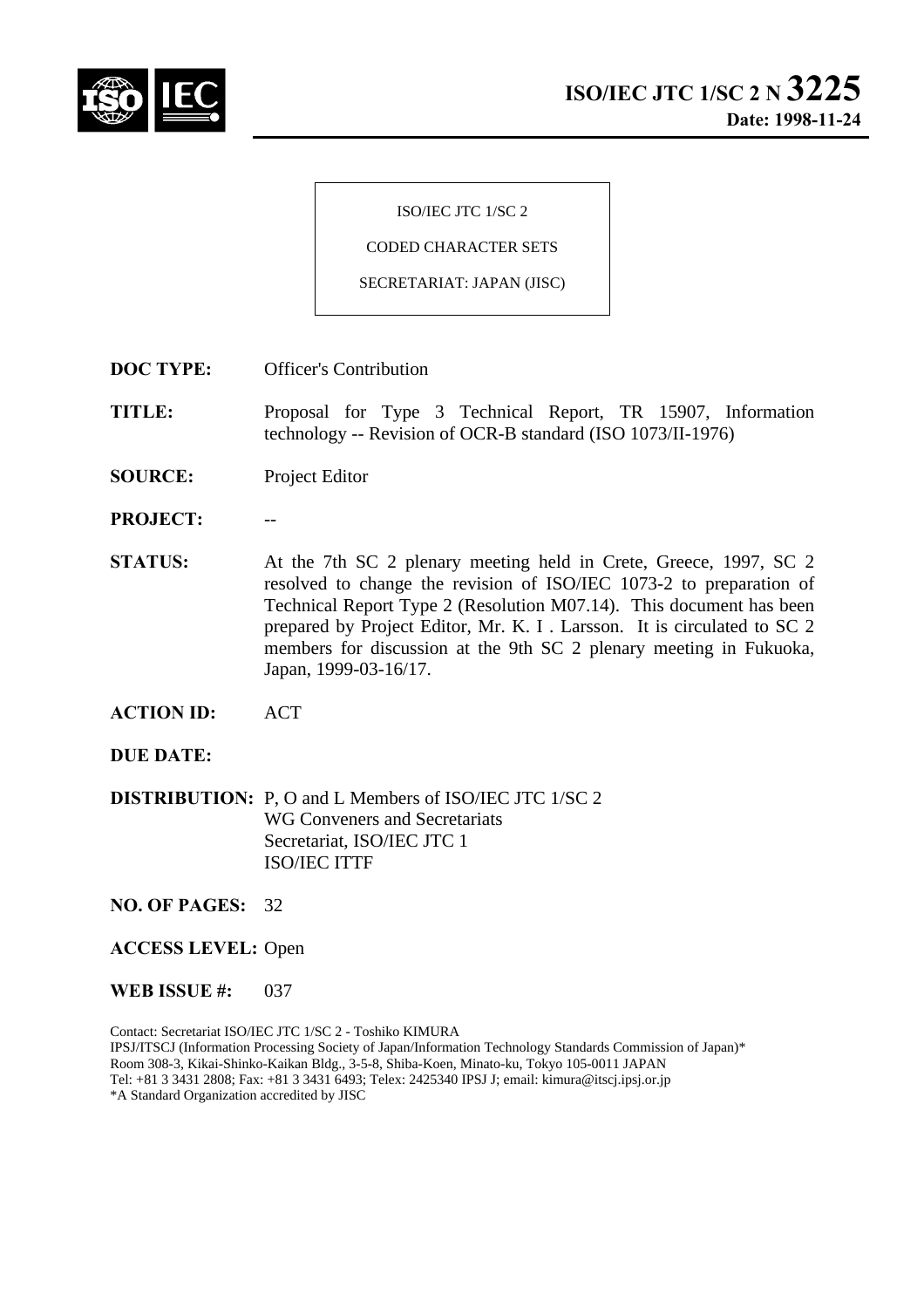| <b>Contents</b>                                                                   |  |
|-----------------------------------------------------------------------------------|--|
| Page                                                                              |  |
|                                                                                   |  |
|                                                                                   |  |
| 1                                                                                 |  |
| 2                                                                                 |  |
| 3                                                                                 |  |
| 4                                                                                 |  |
| 5                                                                                 |  |
| 6                                                                                 |  |
| 2<br>7                                                                            |  |
| OCR-B revision history $\ldots \ldots \sim$<br>. 3<br>8                           |  |
| <b>Extension considerations</b><br>9<br>3                                         |  |
| Annex A: Editorially-revised text for OCR-B standard  5                           |  |
| Annex B: Main extensions in ISO/IEC CD 1073-2.3<br>as compared to Annex A<br>. 26 |  |
| Annex C: OCR-B glyph repertoire extensions requested                              |  |
| Annex D: Sample glyph definition according to<br>1998-06-28                       |  |

#### © ISO/IEC 1998

All rights reserved. Unless otherwise specified, no part of this publication may be reproduced or utilized in any form or by any means, electronic or mechanical, including photocopying and microfilm, without permission in writing from the publisher.

ISO/IEC Copyright Office • Case Postale 56 • CH-1211 Genève 20 • Switzerland

Printed in Switzerland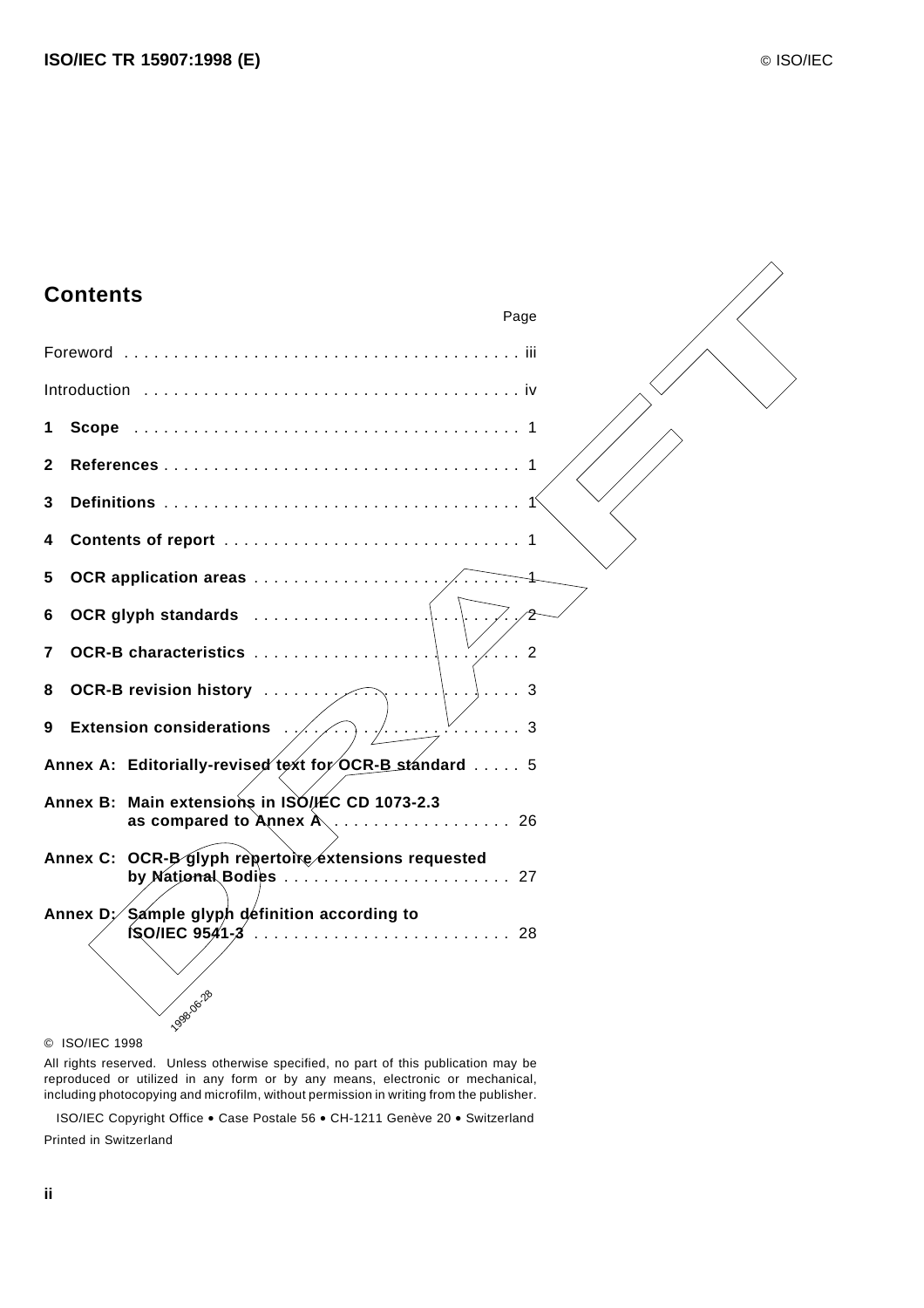**Foreword**<br> **ISO** (the International Organization for Standard/zaion) and IEC (the<br>
International Electrotechnical Commission). Commissions the specialized<br>
is system for worldwide standardzation. Majoinal bodies that are<br> ISO (the International Organization for Standardization) and IEC (the International Electrotechnical Commission) form the specialized system for worldwide standardization. Mational bodies that are members of ISO or IEC participate in the development of International Standards through technical committees established by the respective organization to deal/with particular fields of technical activity. ISO and IEC technical committees collaborate in fields of mutual interest. Other international organizations, governmental and non-governmental, in liaison with ISO and IEC, also take part in the work.

In the field of information technology, ISO and IEC have established a joint technical committee,  $ISO/IEC$ ,  $YTC$  1.

The main task of technical committees is to prepare International Standards. In exceptional circumstances a technical committee may propose the publication of a Technical Report of one of the following types :

 $-$  type 1, when the required support cannot be obtained for the publication of an International Standard, despite repeated efforts:

type 2, when the subject is still under technical development or where for any other reason there is the future but not immediate possibility of an agreement on an International Standard:

– type 3, when a technical committee has collected data of a different kind from that which is normally published as an International Standard ("state of the art", for example).

Technical reports of types 1 and 2 are subject to review within three years of publication, to decide whether they can be transformed into International Standards. Technical reports of type 3 do not necessarily have to be reviewed until the data they provide are considered to be no longer valid or useful.

ISO/IEC TR 15907, which is a Technical Report of Type 3, was prepared by Joint Technical Committee ISO/IEC JTC 1, Information technology, Subcommittee SC 2, Character sets and information coding.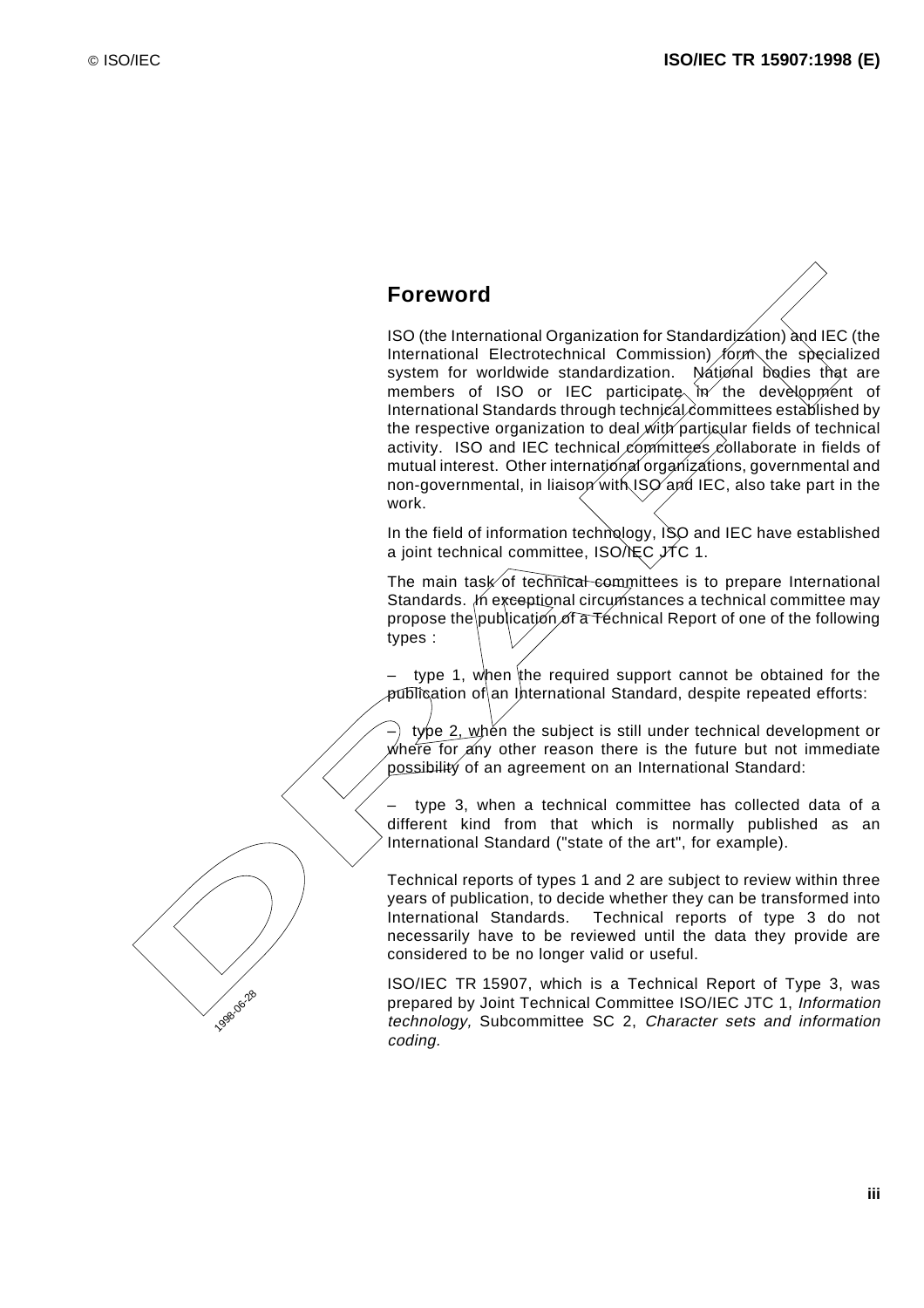Optical Character Recognition technology, OCR, was developed in the sixties, and some specialized OCR fonts were then designed. In 1976 two such fonts were formally standardized by ISO, OCR-A and OCR-B.

**Introduction**<br>
Optical Character Recognition technology, OCR, was developed in<br>
the sixtice, and some specialized OCR tonts were them designed. In<br>
1976 two such fonts were formally standardized by ISO, OCR-A and<br>
In 1993 In 1993 a need was seen to extend the OCR-B set of "glyphs" (i.e. the printed images of characters) with a number of national letters used in Latin alphabets. A revision of the standard was therefore started, and the needs of European-origin languages identified. The revision was processed through three successive CDs.

However vendor and user support for testing of the new glyphs could not be secured, and it was therefore decided in 1997 to halt the revision until such support becomes available.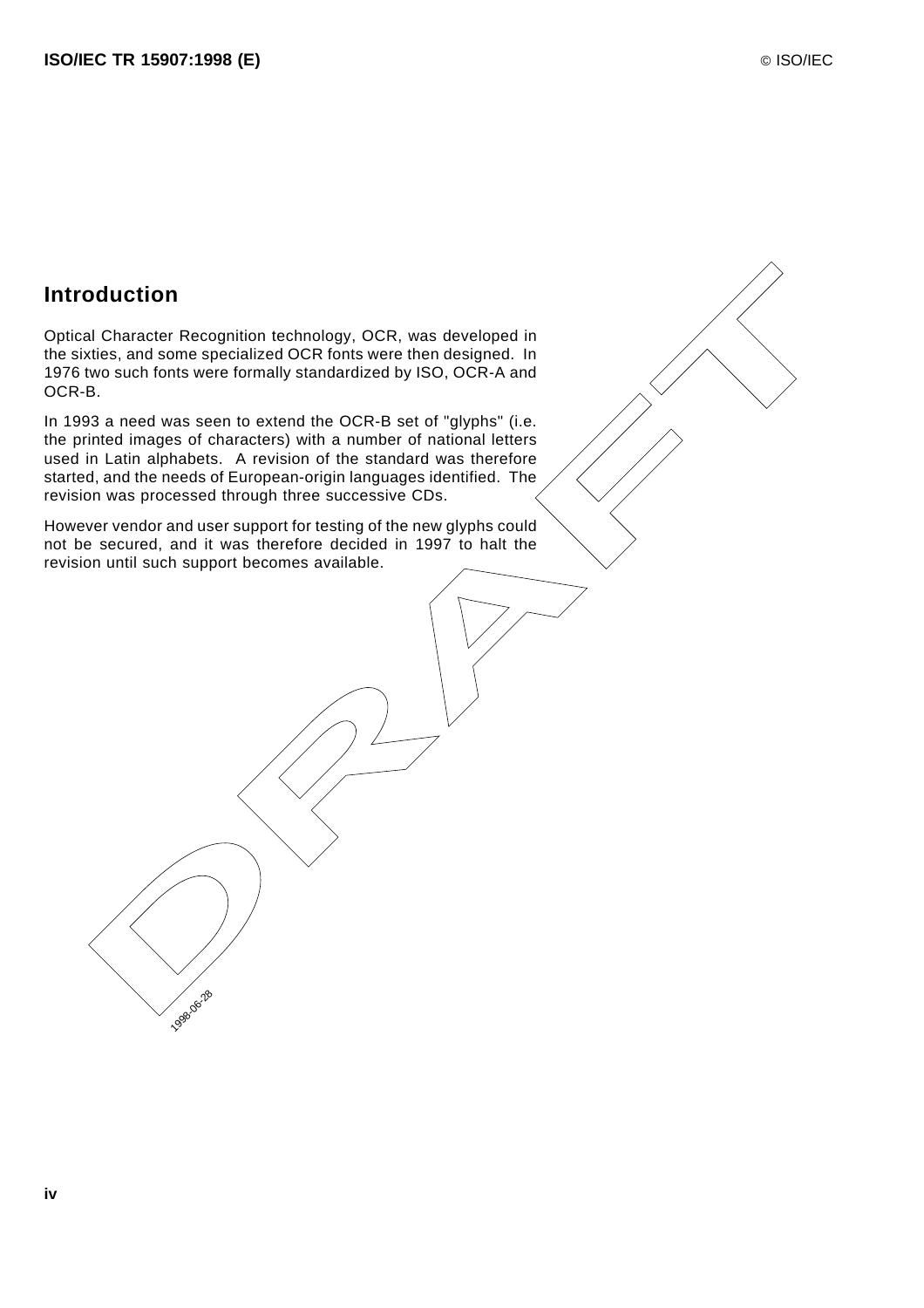# **Information technology – Revision of OCR-B standard** (ISO 1073/II-1976)

### **1 Scope**

This Technical Report documents the work performed on a revision of the OCR-B font standard. That revision has been halted, and the work item changed to the production of this report; see revision history below.

#### **2 References**

ISO 1073/I-1976, Alphanumeric character sets for optical recognition – Part I: Character set OCR-A – Shapes and dimensions of the printed image

ISO 1073/II-1976, Alphanumeric character sets for optical recognition – Part II: Character set OCR-B – Shapes and dimensions of the printed image

ISO 1831-1980, Printing specifications for optical character recognition

 $ISO/IEC$  9541-3:1994, Information technology – Font information interchange – Part  $\hat{A}$ : Glyph shape representation

Committee Draft ISO/IEC CD 1073-2.3, Information  $technoloav - Abhamu$ meric character sets for optical recognition  $\angle$  Part 2: Character set OCR-B – Shapes and dimensions of the printed image (1996-10-15)

# **3 Definitions**

For definitions of terms used in the text of this report see Definitions in Annex A.

# **4 Contents of report**

The text of this report does not cover Optical Character Recognition (OCR) technology as such. Neither is the related subject of bar coding covered.

The report however provides, in clauses 5 and 6, some information of a general nature on OCR application areas. The characteristics of the OCR-B font are described in clause 7, and the standard's revision history in clause 8. Clause 9 contains some general considerations regarding extension of the font.

**Proposition of OCR-B standard** (ISO 1073/II-1976)<br> **DRAFTREE CONDITION CONTINUIS (CONTERNATION** considers the section of the OCR-B intervalse is considered to a revision of the OCR-B for the section and the section of th Annex A is an editorially revised text for the OCR-B standard, with a number of textual additions and clarifications as compared to the current standard. It however does not include the extensions to the glyph repertoire as proposed in the revision and contained in the latest (i.e. third) CD. The text in Annex A is therefore intended for use if it is decided to publish a new edition of the OCR-B standard, updated according to present editing rules, but without repertoire extensions. If, instead, the OCR-B revision is resumed to extend the standard, the latest CD should form the basis for such work.

The differences between Annex A and the latest CD are described in Annex B. Annex C contains a listing of glyph extensions as requested by National Bodies.

Annex D is a sample definition of an OCR-B glyph using the shape definition syntax of ISO/IEC 9541-3 (see clause 9).

#### **5 OCR application areas**

For the purpose of this report, it is suitable to distinguish between two differing OCR application areas, namely:

reading of information in predefined fields of form-type documents

– reading of continuous-text documents

(Although in both areas not only printed but also hand-written text applications exist, the latter case is not considered in this report.)

OCR technology originally concentrated on the first of the areas, particularly within the financial sector. Already in the sixties a number of "Optical Readers" were marketed, capable of recognizing the glyphs of a few different fonts.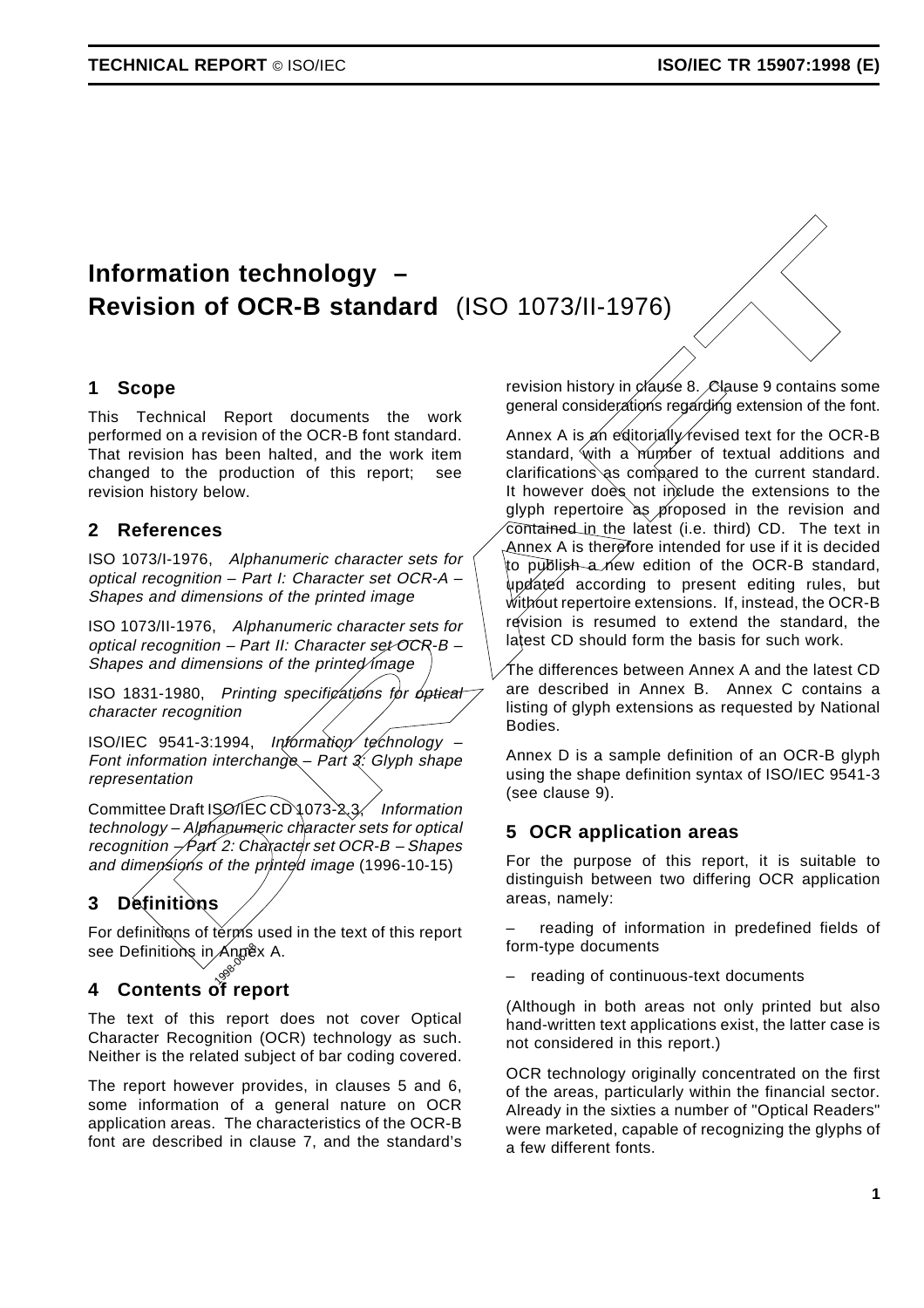Applications in the second area were also in smallscale use in the sixties. The technology was greatly accelerated by the introduction of Personal Computers and the development of low-cost scanning equipment for such machines.

Forms-reading applications probably still constitute the largest volume of today's OCR processing. In general they place very high requirements on the reliability of glyph recognition and on the speed of processing. The hardware and software for these applications is generally tightly integrated, and marketed as packaged solutions.

Continuous-text reading applications generally accept lower reliability in glyph recognition and lower processing speed. In this case many independent hardware and software vendors exist, meaning that most software is designed to work with a number of different scanners.

For forms-type applications a specific font is usually specified. The recognition process therefore matches read images against shapes known in detail. In text document scanning, matching is instead to generic glyph shapes, and the process is "self-learning", sometimes referred to as Intelligent Optical Character Recognition, IOCR or ICR. This type of software usually permits operator interaction with the recognition process.

The OCR-B font is primarily intended for use in the forms-type application area. From  $\alpha$  recognition point of view it is however also a very suitable font for applications in the document-text area,  $e.g.$  for long-time archiving.

# **6 OCR glyph standards**

The development of the OCR technology in the sixties necessitated work on fonts suitable for machine-reading. Such work was started both by the computer industry and by standards organizations.

For the Latin alphabet separate work was carried out in the  $US$  and in Europe, resulting in two different glyph schemes. In 1976 these two were used to produce the two-part standard ISO 1073, and there named OCR-A and QCR-B, respectively.

This standard is  $\ddot{\circ}$  molemented by ISO 1831, which covers printing quality requirements for the fonts as well as methods for conformance testing.

In 1994 an extension to the OCR-B font was proposed, to better accomodate European national letters. A revision of part II of the standard was therefore started within ISO/IEC JTC 1/SC 2. It was however halted in 1997; see revision history below.

At the moment (June 1998) an interest exists within CEN to extend the glyph repertoire of OCR-B with a sign for the Euro currency. This may possibly result in the development of an EN (i.e. CEN standard) based on the OCR-B standard.

### **7 OCR-B characteristics**

The OCR-B standard specifies a total of 121 glyphs. During the work started on the revision of the standard it has however been established that four out of these are unnecessary in present-day  $OCR$ , and should be deleted.

The font is specified for three sizes. Size I is the one most commonly used, e.g. in machine-readable passports and on some European banknotes. Its size corresponds roughly to 12 typographical points.

The standard defines two slightly differing versions of glyph shapes; the OCR-B standard therefore actually specifies two complete fonts.

The version originally intended for impact-type printers has the same thickness for all the lines – strokes – that the glyphs consist of. It is consequently termed "constant strokewidth". Also, the ends of most strokes are rounded. This version is the one usually used.

The second version was intended for more capable printing processes, and conforms to traditional typographical practices, with e.g. differing thickness of horizontal and vertical strokes. It is therefore termed "letterpress", and is useful as a font for typewriter-class applications. The ends of the strokes are squarely cut off, not rounded.

al they place are high tensor and solution the speed of the state and state of the state and state of the matter and state of the state and state of the energy of the higher place and state and state and state and state an The constant-strokewidth version is primarily intended for use with a fixed horizontal spacing ("fixed pitch") of 2,54 mm, i.e. 10 characters per inch (10 cpi). The glyphs are however designed to permit a fixed spacing of 2,12 mm also, i.e. the 12 cpi more common in Europe. The letterpress version, although useable for fixed-pitch printing, is primarily intended for "proportional spacing" as normally used for text nowadays.

When output on medium- and high-quality printers the differences between the two versions can generally be distinguished by the human eye. For most OCR readers, on the other hand, the two font versions are in practice identical; differentiating between them certainly requires OCR readers with better than 300 "dots per inch" resolution. Considering inevitable printing defects and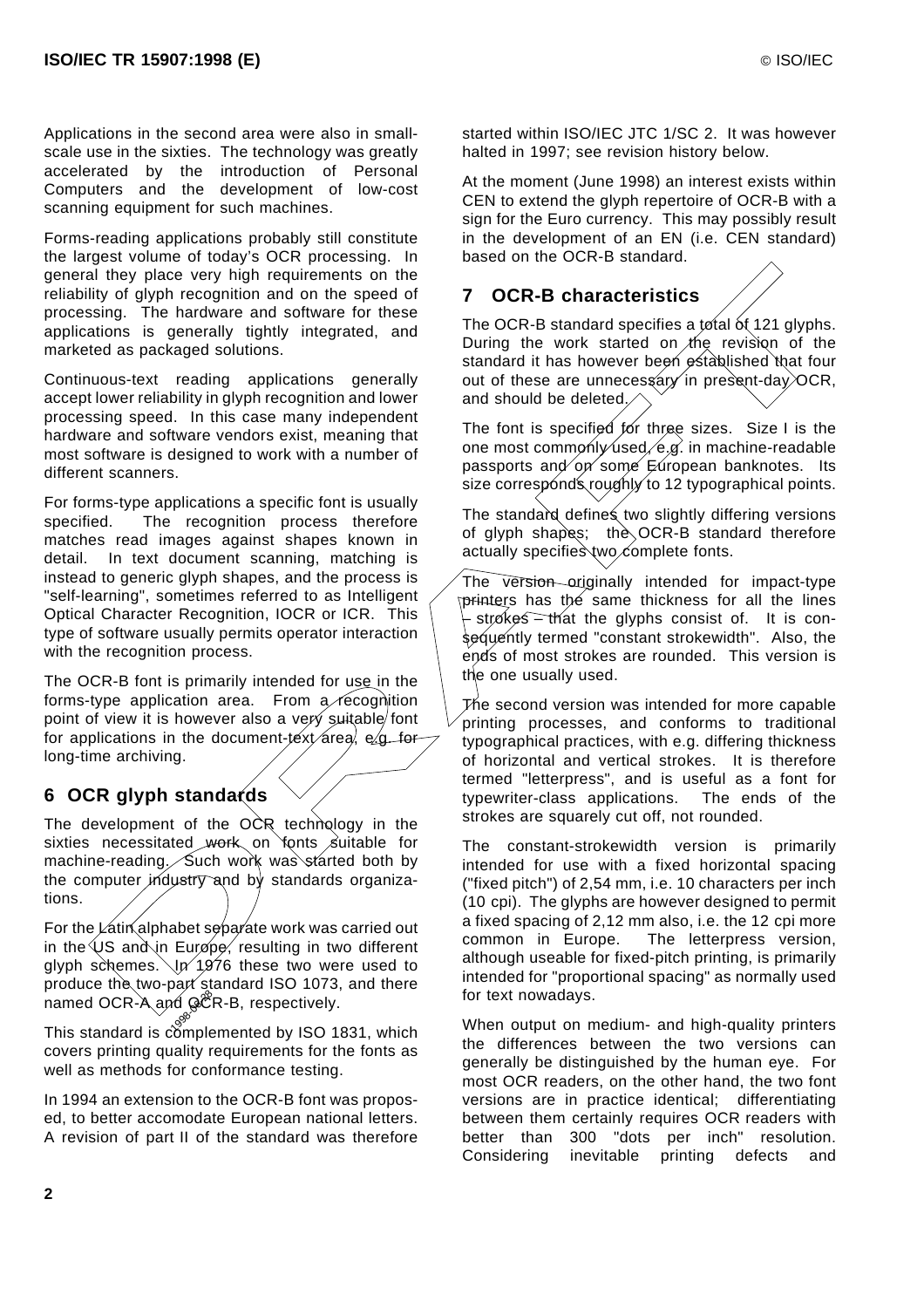tolerances, the two versions could therefore be seen as interchangeable from an OCR point of view.

The present OCR-B standard's glyph repertoire is illustrated in Annex A clause 16 at Size I, and also magnified from that four times (which does not correspond to any of the three sizes; this is for illustration only).

#### **8 OCR-B revision history**

In 1993 an extension was proposed in JTC 1/SC 17 to the standard for machine-readable passports ISO/IEC 7501-1, by the Turkish National Body. That standard does not permit any other letters than capital A–Z for writing names in the part of the passport intended for machine-reading (although they are permitted in the "Visual Inspection Zone" of the document).

The Turkish NB considered it necessary to have the possibility of representing names in a correct way for machine-reading also. This would avoid the ambiguity inherent in most transliteration schemes.

SC 17 at the time noted that the OCR-B standard, as referred to in ISO/IEC 7501, defines a very small repertoire of national letters, not completely covering e.g. the Turkish requirements. (SC 17 has also since concluded that, even if the OCR-B repertoire were extended with such letters, allowing them in passports would cause an unacceptable decrease in recognition performance, at least  $\hat{m}$  installed equipment.) **CR-B revision history**<br> **CR-B revision history**<br> **CR-B revision history**<br> **CR-B revision history**<br> **STAR and CONFIDENTIFY** and CR-B remember and the same as for OCR-A – was at the time<br>
and the moment-readed by asspect i

As a consequence of the SC  $\chi\gamma$  discussions, the creation of a new part of ISO 1073 was originally proposed by the Turkish  $M\overline{B}$ . In an SC 2/WG 3 meeting in 1994 it was however decided to instead start a revision of the OCR-B standard to extend its glyph repertoire, and also to editorially update it.<br>This revision received work item number This revision  $\sqrt{\ }$ eceived JTC 1.02.26.

The original planning was for a rather small extension to the repertoire, but successive NB comments caused a considerably enlargement of this planning. Therefore a number of CDs had to be produced; in July 1994, November 1995 and October 1996. 8-06-2

Since however necessary industry and user support could not be secured for finalizing the revision, in particular for testing the new glyphs proposed, SC 2 decided in July 1997 to halt the revision, and to produce this report instead.

Due partly to CEN requests for a Euro sign in OCR-B, the revision was again discussed in the February 1998 SC 2 Plenary. It was decided that the report should be finalized, even if some parallel work was started in CEN.

#### **9 Extension considerations**

The original OCR-B design concentrated on the digits 0-9, capital letters A-Z, currency signs and some punctuation marks. That  $c$  ore repertoire – which is the same as for OCR $\hat{A}$  – was at the time considered sufficient for normal OCR applications.

Small letters and a few special national letters (like AÖÜ) were also designed, to make the font more useful in general office environments. These letters were however not intended for high-reliability OCR applications.

For the common size  $\frac{1}{2}$  the "frame" within which the core repertoire glyphs all fit is approximately 1,76 mm wide by  $2,66$  mm high, although slight "overshoots" occur for some glyphs. The special national letters in the original repertoire are designed to stay within that frame also.

The frame does not accomodate small letters with descenders (like j). Neither would capital letters with diacritical marks (like É) or small letters with ascenders and diacritical marks, as used in some Latin alphabets, stay within that frame.

Therefore extensions of the OCR-B glyph repertoire, as requested in the revision process, may be problematic for some existing OCR applications. Only if dimensional extensions to the recognition areas are possible could such extensions be permitted.

Specifically in the case of Machine-Readable Travel Documents according to ISO/IEC 7501 the defined area for OCR information could accomodate such increased size. It would however severely limit the tolerances needed both when printing such documents and when reading them.

For the current OCR-B repertoire, all glyphs are specified by scale 100:1 reference drawings (see Annex A 14.1). In the case a repertoire extension is decided, glyph specification by outline definitions according to ISO/IEC 9541-3 should be considered instead. Such a sample definition is illustrated in Annex D.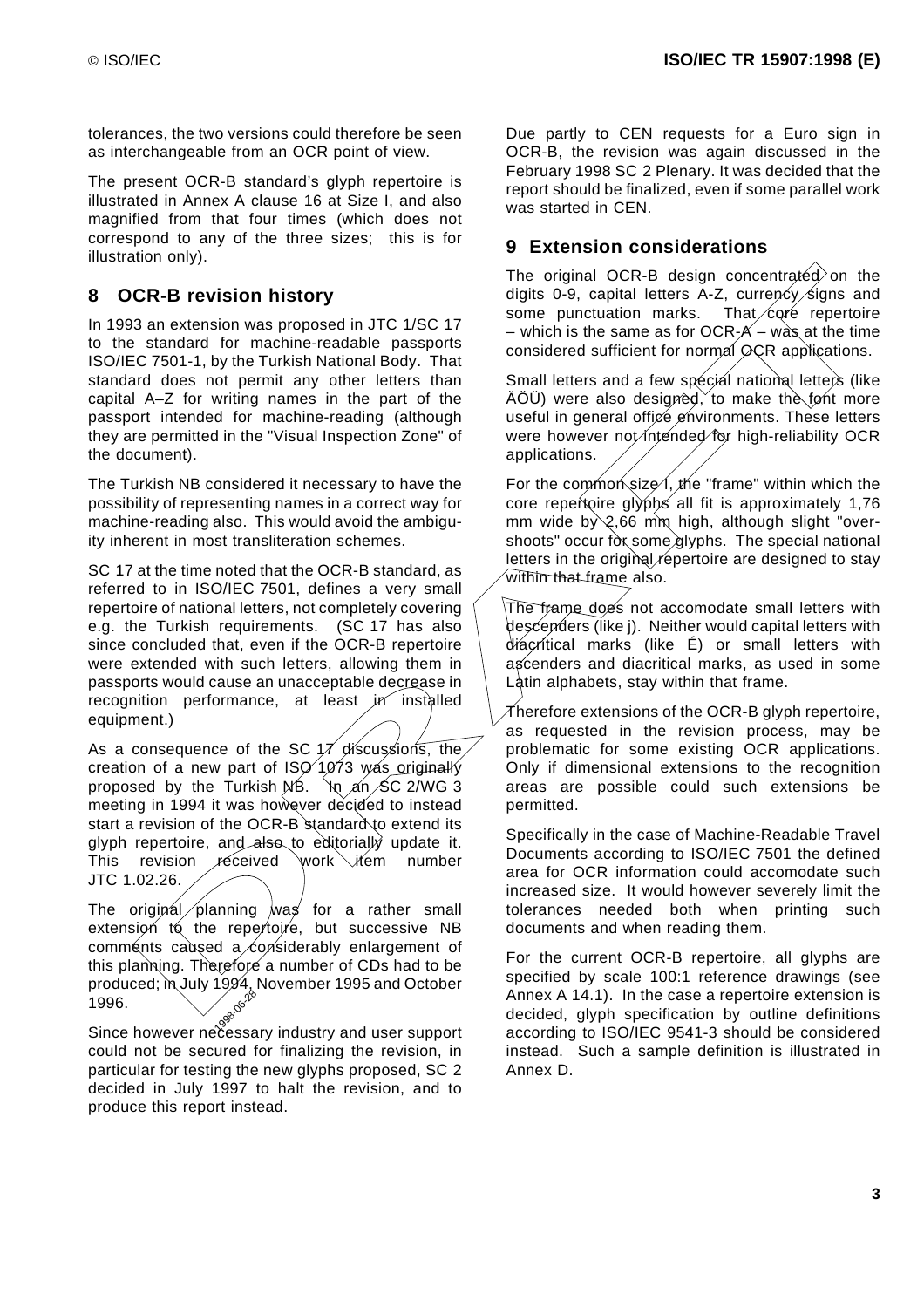(This page intentionally left blank)

**DRAFT**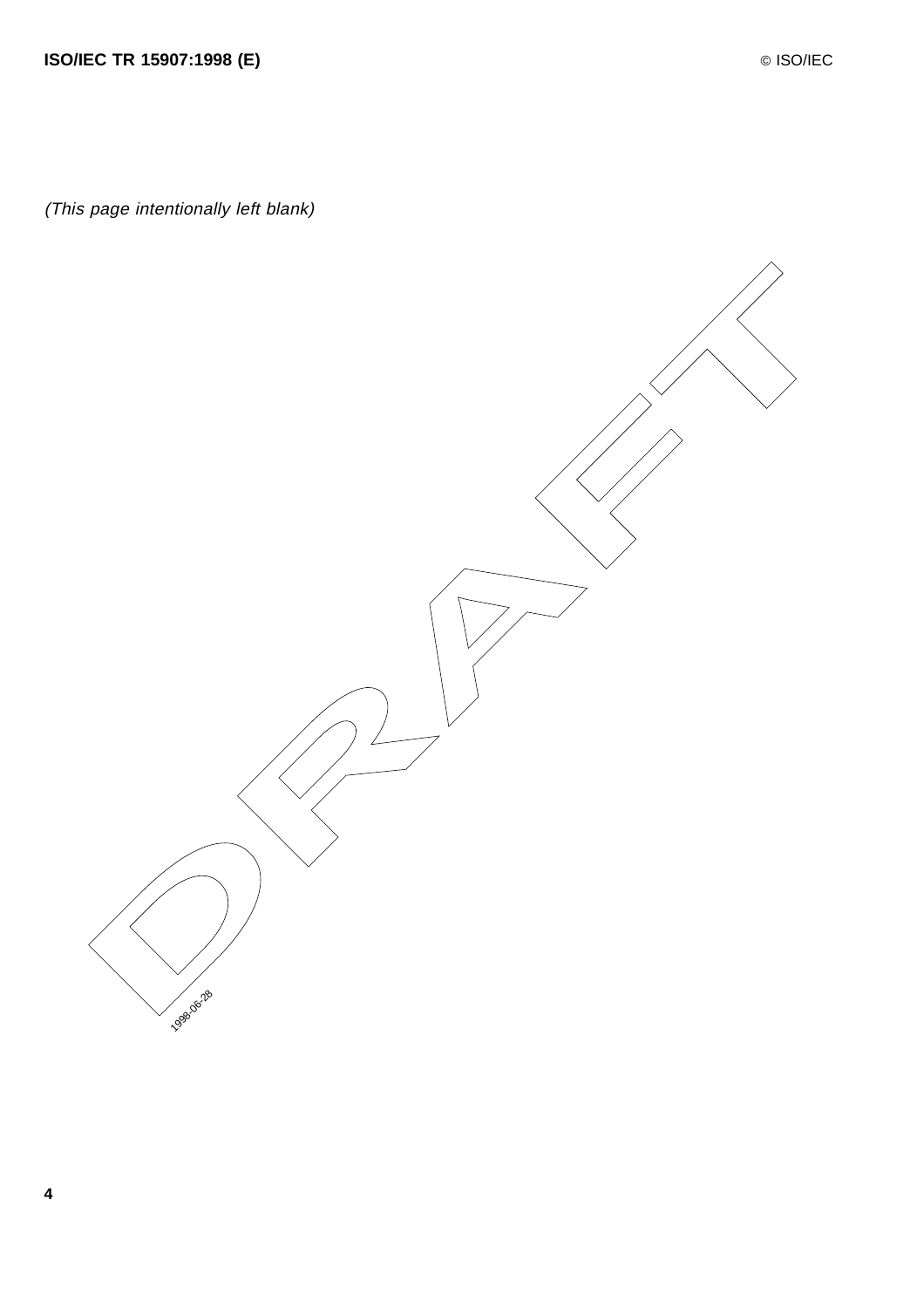# **Annex A**

# **Editorially-revised text for new OCR-B standard**

# **Information technology – Alphanumeric character sets for optical recognition**

Part 2: Character set OCR-B – Shapes and dimensions of the printed image

# **1 Scope**

This International Standard defines two sets of glyph images, designated OCR-A and OCR-B, and intended primarily for use in Optical Character Recognition (OCR) applications; but suitable also for visual, i.e. human, reading. It does not relate any coding scheme with these images (see clause 5).

**NOTE** – In the previous edition of this standard the term "character" was used not only in its strict sense, but also to mean the printed images used to represent characters visually. In this edition the term "glyph image" has been introduced for the latter meaning (except in the title of the standard, which has been kept unchanged).

This standard contains information  $\alpha$ -nominal dimensions for the glyph images.  $\diagup$  Tolerances, printing quality and other characteristics  $\delta$ f the formats needed to satisfy interchange requirements are however covered in  $\sqrt{}$  other International Standards (see clause 3).

The OCR-A set contains 69 glyph images comprising digits, capital letters and symbols. The OCR-A set is specified in part of ISO/IEC 1073.

In this part  $2$  of the standard the OCR-B set is specified.  $\sqrt{T}$ he set contains 117 glyph images comprising digits, capital and small letters, diacritical  $marks\$  and symbols. It also contains a definition for SPACE.

The diacritical marks are designed for combination with small letters to produce composite glyph images complementing the basic images.

# **2 Conformance**

A printing or OCR reading device is in conformance with this standard if it can generate/recognize, for either or both of the defined styles (see clause 6) and in one or more of the specified sizes (see

clause 7), all or part/of the specified glyph image subsets (see clause 9).

A claim of conformance shall specify all the images in (each  $\delta$ ) the style(s) and size(s) generated/ recognized. Such a specification shall take the form of a reference to one of the subsets, a list of the images generated/recognized, or a combination of those (see also 9.4).

Additionally, a printing or OCR reading device must claim conformance to International Standard  $\overline{1}$ SO 1831 (see clause 3).

Printed images produced by an OCR-B printing device are in conformance with this standard if their nominal shapes and dimensions are in accordance with their respective reference drawing(s) (see clause 14); with the claimed conformance to tolerances and printing quality factors specified in standard ISO 1831 considered.

#### **3 Normative references**

**IT Altitude Section of the control of the section of the section of the section of the section of the section of the section of the section of the section of the section of the section of the section of the section of the** The following standards and other documents contain provisions which, through reference in this text, constitute provisions of this International Standard. At the time of publication, the editions indicated were valid. All standards are subject to revision, and parties to agreements based on this International Standard are encouraged to investigate the possibility of applying the most recent editions of the standards indicated below. Members of IEC and ISO maintain registers of currently valid International Standards.

> ISO 1831-1980, Printing specifications for optical character recognition

> OCR-B character reference drawings and glyph definitions; see clause 14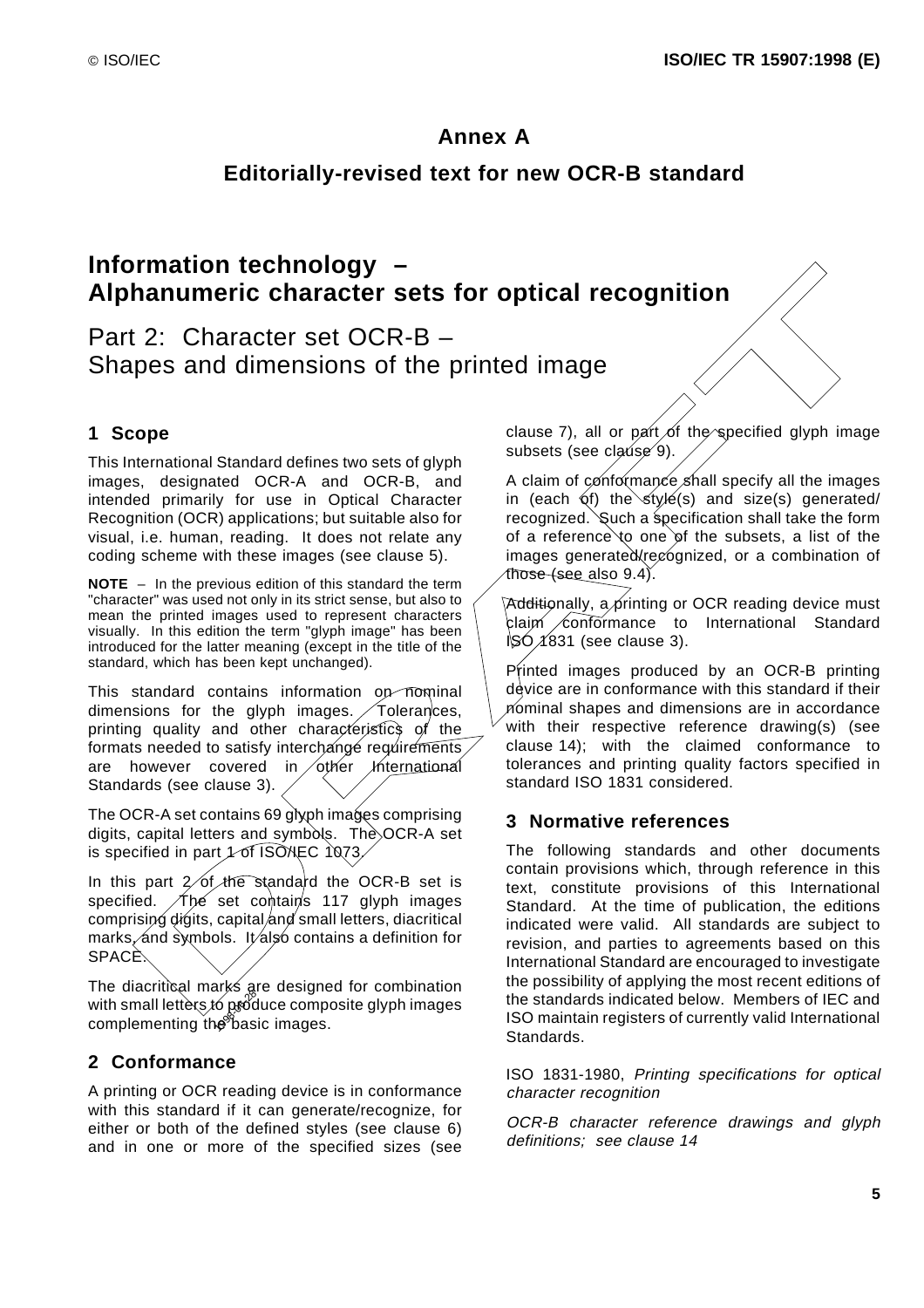#### **4 Definitions**

For the purposes of this standard, the following definitions apply:

**4.1 character:** A member of a set of elements used for the organisation, control or representation of data.

**4.2 coded character set:** A set of characters, defined by unambiguous rules that establish the character set and the relationship between the characters of the set and their coded representations.

**4.3 composite glyph image:** An image printed on paper or any other medium intended for OCR applications, obtained by superimposing two or more glyph images on the same area.

**4.4 glyph:** A recognizable abstract graphic symbol which is independent of any specific design.

**4.5 glyph image:** An image of a glyph, as obtained from a glyph representation printed on paper or any other medium intended for OCR applications.

**NOTE** – The definition above of "coded character set" differs slightly from definitions in other ISO/IEC standards, and the definition of "glyph image" is more limited. The definition of "composite glyph image" is specific to this standard (at the time of its publication).

# **5 Coding in OCR applications**

**Coded character set:** A set of characters,<br>
the latterpress images are varied delibyeratives, and<br>
the latterpress images are varied delibyerately, and<br>
the rest and the relationship between the<br>
the strive endings are sp This standard defines a set of glyph images, but does not specify corresponding characters, and relates no coding with the images. The images have been named as far as possible in the same way as the characters with corresponding glyphs in the ISO/IEC 10646-1:1993 standard, but this does not imply any formal association between the OCR-B glyph images and the characters of either ISO/IEC 10646 or any other standard for coded character sets.

Printing and/or  $OCR$  applications based on this standard must therefore define, through reference to other International Standards or otherwise, the set of glyph images which is available for printing and/or shall be recognized, and for each image the corresponding character and its coding.

#### **6 OCR-B styles**

The OCR-B glyph images are defined by this standard in two different styles.

The "constant-strokewidth" style is intended primarily for printer equipment in which the width of the strokes of the images is less controllable. This is for instance the case for some types of mechanical printers.

The "letterpress" style is intended for printing equipment which can reproduce fine details with high accuracy. For aesthetic reasons, the strokewidths of the letterpress images are varied deliberately, and the stroke endings are specially designed.

The shapes of the glyph images for the two styles are specified by reference drawings. The constantstrokewidth style drawings show the centrelines of the strokes and the  $\mathcal{L}$  ontours of the ends of the strokes; the letterpress style drawings show the complete outlines of the images (see clause 14). The general dimensions and the centrelines of the images are the same for both styles.

# **7 OCR-B sizes**

**7.1** Three sizes are specified for OCR-B glyph images in order to provide for use with a wide range of printing equipment possessing differing print quality characteristics.

**NOTE**  $\neq$  The metric and inch dimensions in this International Standard are rounded and therefore consistent but not exactly equal. Either system may be used but the two should not be intermixed.

**7.2** The letterpress font is specified in size I (the smallest) only. It provides the option of a variable pitch in printing as is usual with letterpress.

**7.3** The constant-strokewidth font is specified in three sizes: I, III and IV. Mechanisms using the constant-strokewidth font will usually maintain a fixed pitch.

**NOTE** – Size II which was originally in this standard has been deleted.

In fixed-pitch printing for OCR applications, the following minimum nominal pitches are recommended:

| size I:   | 2,54 mm (0,100 in)     |
|-----------|------------------------|
| size III: | $2,54$ mm $(0,100)$ in |
| size IV:  | 3,63 mm $(0, 143$ in)  |

**7.4** The centrelines for the three sizes are simply related by appropriate horizontal and vertical scale factors. The factors for size III and size IV referred to size I are:

for size III: Vertical 1,333; horizontal 1,086 for size IV: Vertical 1,500; horizontal 1,500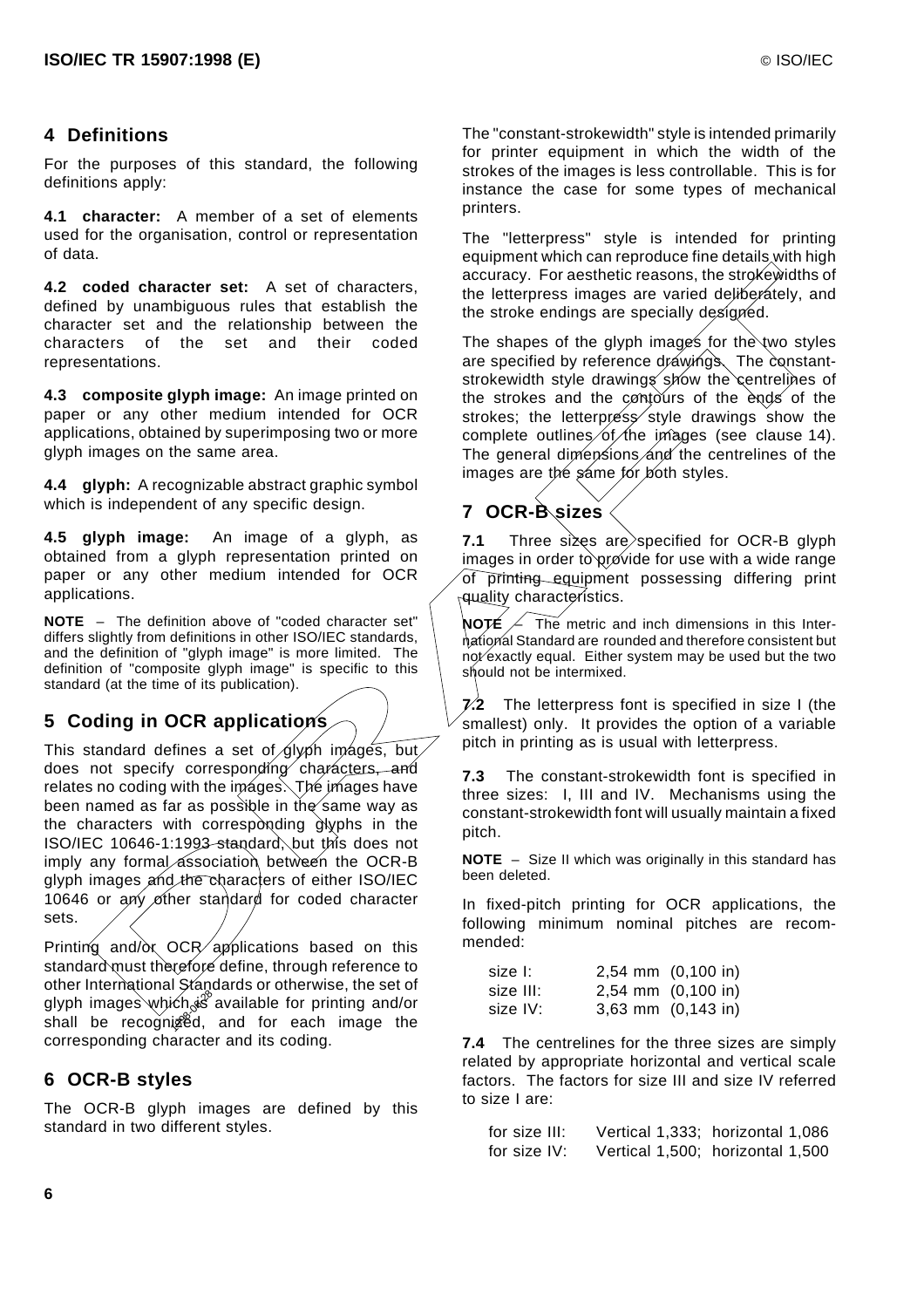This scale relationship does not apply to the outline shapes since nominal strokewidth is not strictly proportional to centreline dimensions. The strokewidths for each size are shown in the reference drawings.

**7.5** The glyph image with the greatest height above the base line ("A" in figure 1) in each size is DIGIT EIGHT. The image with the greatest total height is SMALL LETTER J, because of its descender.

The centreline heights of the DIGIT EIGHT are:

| for size I:   | 2,40 mm (0,094 in)    |
|---------------|-----------------------|
| for size III: | 3,20 mm $(0,126$ in)  |
| for size IV:  | 3,60 mm $(0, 142$ in) |

**7.6** The widest glyph image in each size (except for the alternative SMALL LETTER M) is DIGIT ZERO. Its centreline widths are:

for size I: 1,40 mm (0,055 in) for size III: 1,52 mm (0,060 in) for size IV: 2,10 mm (0,083 in)

#### **8 Typical dimensions of the nominal printed image**

Typical dimensions for the nominal printed image of the letterpress font in size I are given in table 1. These dimensions are the heights above and below the horizontal base line of digits, capital and small letters, ascenders and descenders (see figure 1).



#### **Table 1 - Typical dimensions A, B, C and D**

| size I:<br>size III:<br>size IV:  | $\mathsf{RSE}$ line ( $\mathsf{A}$ . In ligure 1) in each size is DiGTT<br>T. The image with the greatest total height is<br>L LETTER J, because of its descender.<br>entreline heights of the DIGIT EIGHT are:<br>$2,40$ mm $(0,094$ in)<br>3,20 mm (0,126 in)<br>3,60 mm (0,142 in)<br>he widest glyph image in each size (except for | letters, ascenders and descenders (see ligure 1).<br>The shapes and dimensions of $the$ constant-<br>strokewidth glyph images are similar except that the<br>stroke ends are rounded.<br>NOTE - It is recognized that some type-making and<br>printing processes will not be able to produce sharp<br>corners. Corners not given a specific radius should be as<br>sharp as practicable. However, it is not necessary for OCR<br>purposes that the radijof the corners of the nominal printed |      |                                          |        |           |                                                                                                           |  |
|-----------------------------------|-----------------------------------------------------------------------------------------------------------------------------------------------------------------------------------------------------------------------------------------------------------------------------------------------------------------------------------------|-----------------------------------------------------------------------------------------------------------------------------------------------------------------------------------------------------------------------------------------------------------------------------------------------------------------------------------------------------------------------------------------------------------------------------------------------------------------------------------------------|------|------------------------------------------|--------|-----------|-----------------------------------------------------------------------------------------------------------|--|
| ntreline widths are:              | ternative SMALL LETTER M) is DIGIT ZERO.                                                                                                                                                                                                                                                                                                |                                                                                                                                                                                                                                                                                                                                                                                                                                                                                               |      | image be less than $0.08$ mm/0,0035 in). |        |           | The dimensions in table 1 are for general information<br>only. The values for individual glyph images are |  |
| ∵size I:<br>size III:<br>size IV: | 1,40 mm $(0,055$ in)<br>1,52 mm (0,060 in)<br>2,10 mm (0,083 in)                                                                                                                                                                                                                                                                        |                                                                                                                                                                                                                                                                                                                                                                                                                                                                                               |      | obtainable from the reference drawings.  |        |           |                                                                                                           |  |
| ⋖<br>ω<br>≏                       |                                                                                                                                                                                                                                                                                                                                         | Figúre 1∕ - <i>H</i> eights above and below base line                                                                                                                                                                                                                                                                                                                                                                                                                                         |      |                                          |        |           |                                                                                                           |  |
|                                   |                                                                                                                                                                                                                                                                                                                                         | Table $\Lambda$ - Typical dimensions A, B, C and D<br>millimetres                                                                                                                                                                                                                                                                                                                                                                                                                             |      |                                          | inches |           |                                                                                                           |  |
| Size                              | В<br>Α                                                                                                                                                                                                                                                                                                                                  | $\boldsymbol{c}$                                                                                                                                                                                                                                                                                                                                                                                                                                                                              | D    | A                                        | В      | $\pmb{C}$ | D                                                                                                         |  |
|                                   | 2,66<br>2,46                                                                                                                                                                                                                                                                                                                            | 1,83                                                                                                                                                                                                                                                                                                                                                                                                                                                                                          | 0,60 | 0,105                                    | 0,097  | 0,072     | 0,024                                                                                                     |  |
|                                   | 1998-06-28                                                                                                                                                                                                                                                                                                                              |                                                                                                                                                                                                                                                                                                                                                                                                                                                                                               |      |                                          |        |           |                                                                                                           |  |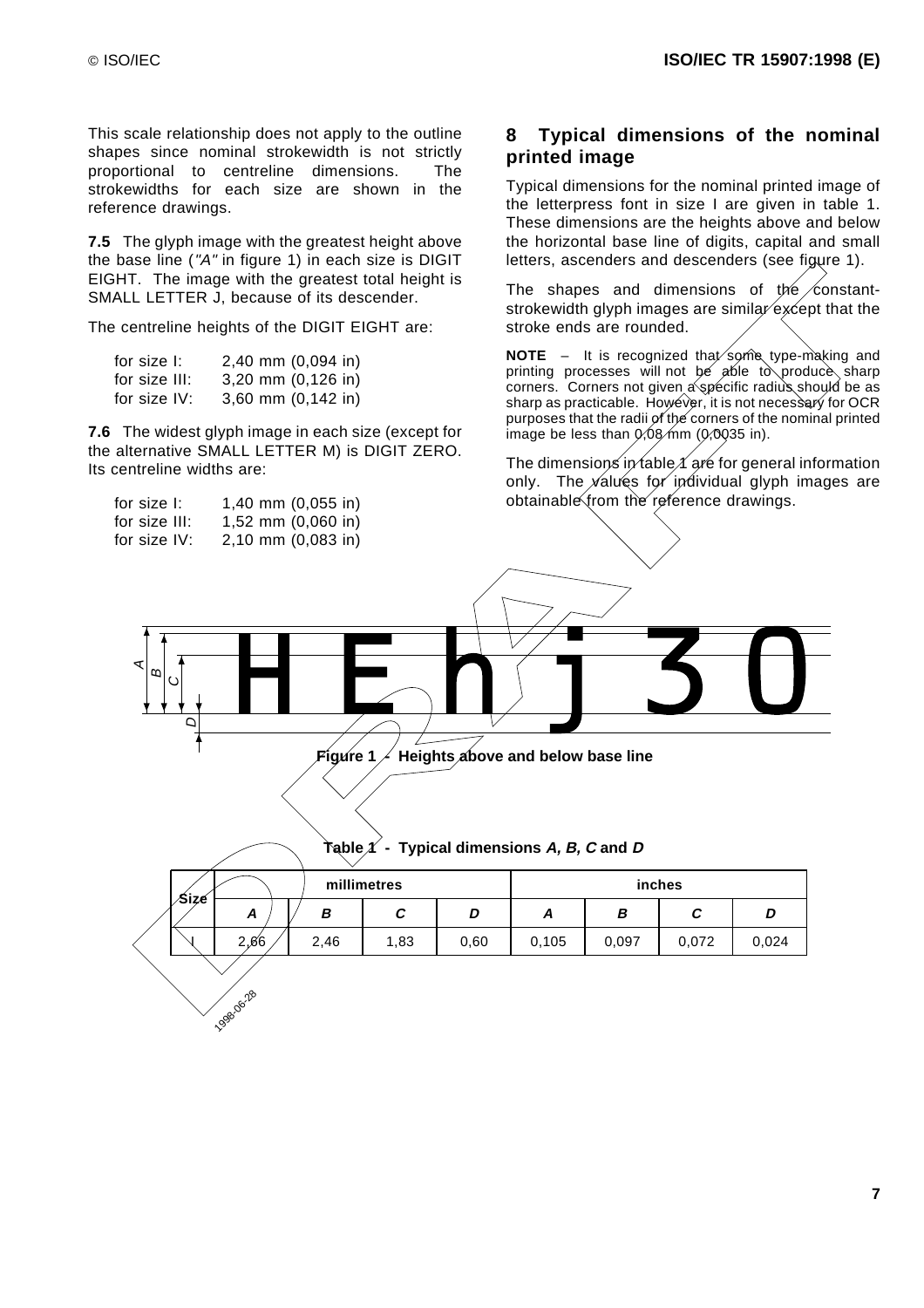### **9 OCR-B GLYPH IMAGE SET**

The full set contains 116 glyph images and a definition for SPACE (see clause 13). Four subsets are defined:

#### **9.1 Subset 1: Minimal alphanumeric subset**

This subset applies to sizes I, III and IV in constant-strokewidth font and to size I in letterpress font. It contains 21 glyph images and SPACE:

SPACE

#### **9.2 Subset 2: Basic alphanumeric subset**

This subset applies to sizes I and IV in constant-strokewidth font and to size I in letterpress font. It contains 25 glyph images in addition to subset 1, i.e. a total of 46 glyph images and SPACE:

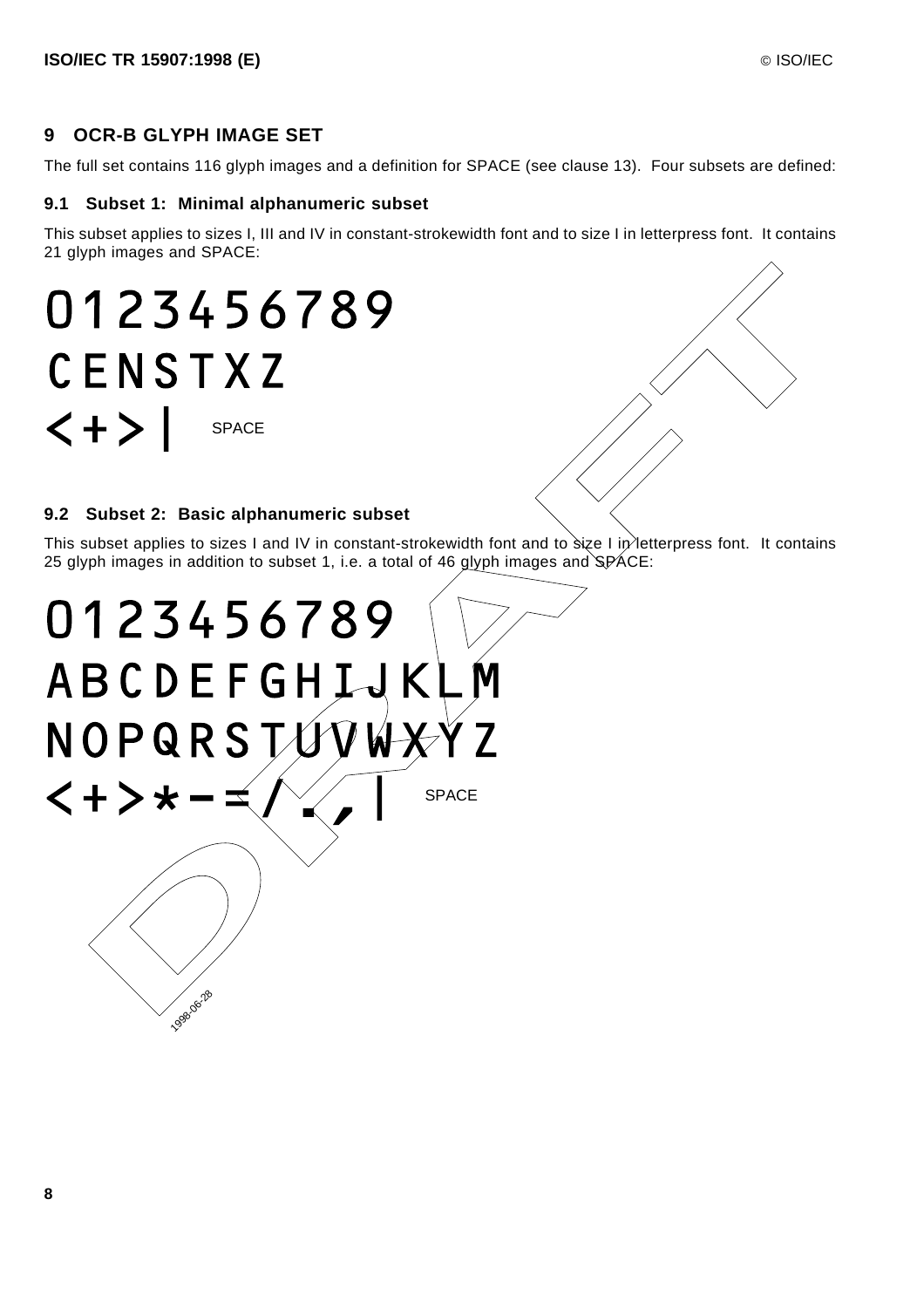#### **9.3 Subset 3: Extended alphanumeric subset**

This subset applies to sizes I and IV in constant-strokewidth font and to size I in letterpress font.

It contains 50 glyph images in addition to subset 2, i.e 96 glyphs in all (and SPACE); in particular those images corresponding to the characters listed in ISO/IEC 646 as unique, alternative, and International Reference Version.

# **PRAFT**<br> **PRAFTIMATELATS CONSULTS CONSULTS CONSULTS**<br> **PRAFTIMATELATS CONSULTS CONSULTS CONSULTS**<br> **PRAFTIMATELATS CONSULTS CONSULTS**<br> **PRAFTIMATELATS CONSULTS**<br>
<br> **PRAFTIMATELATS**<br> **EXISTENT CONSULTS CONSULTS**<br>
<br> **EXISTE SPACE**

#### **9.4 Subset 4: Options subset**

This subset applies to sizes I and IV in constant-strokewidth font, and to size I in letter-press font. It contains 8 capital national letters, 5 small national letters, 4 diagritical marks and 3 further glyph images.

Images from this subset shall be used only in conjunction with subset 3. A printing or OCR reading device may generate/recognize any of the images of this subset. The images generated/recognized by the device shall be listed in the claim of conformance (see clause  $2$ ).

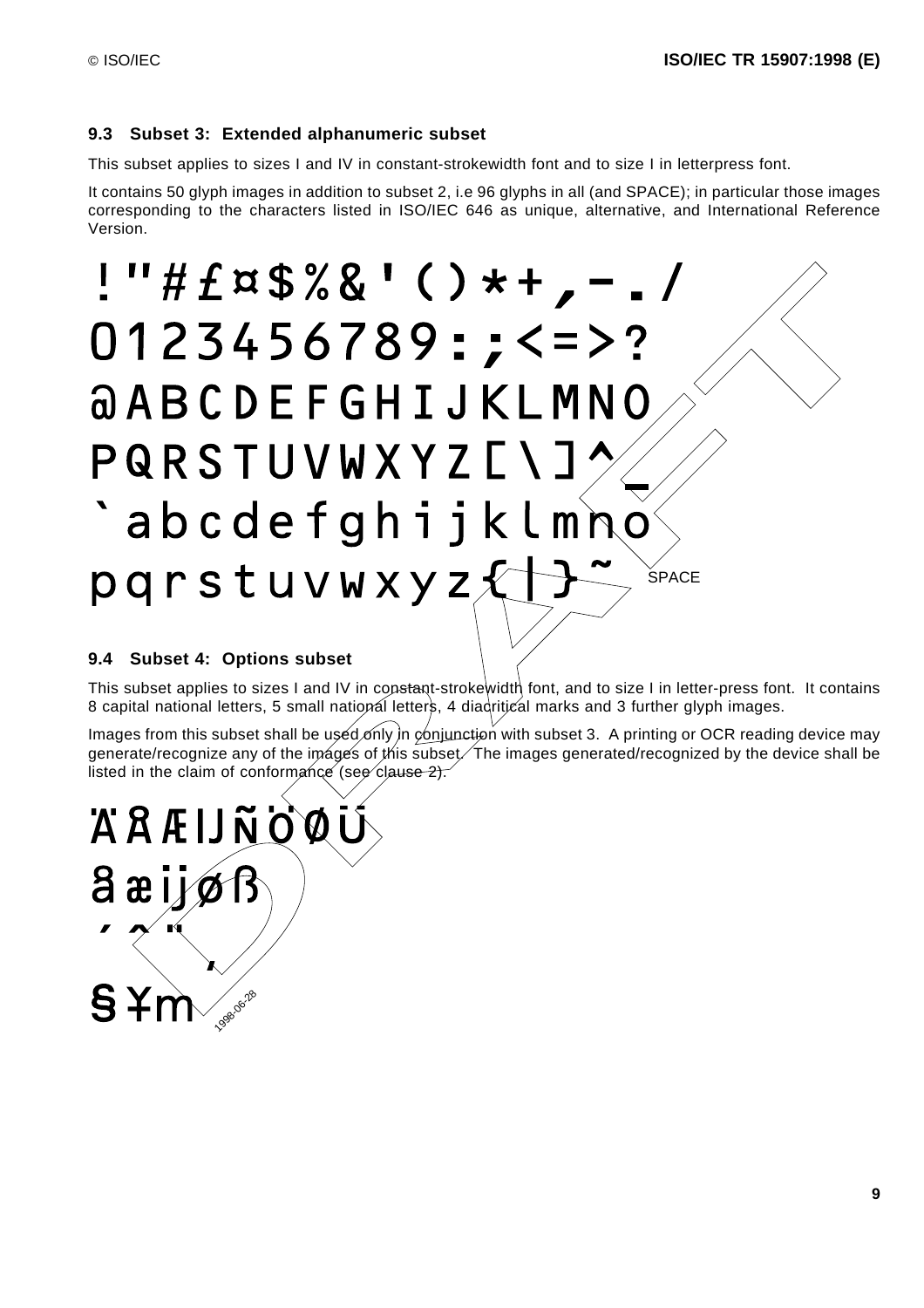#### **10 Index table**

**10.1** All glyph images are available in size I as constant-strokewidth font and as letterpress font.

Only the images of the minimal alphanumeric subset (subset 1) are available in size III as constantstrokewidth font.

All images are available in size IV as constantstrokewidth font, with the exception of VERTICAL LINE.

ages are available in size IV as constant.<br>
siandrad consult manufactures before deedfing on<br>
width fort, with the exception of VERTICAL and the<br>
In the following table achaining is given with<br>
the following table achainse **10.2** In the following table each image is given with the number of its reference drawing(s) and the subset(s) in which it is comprised.

The drawings are identified as follows :

- L: for letterpress font, size I
- C: for the constant-strokewidth font, size I
- III: for the constant-strokewidth font, size III

**10.3** As stated in 14.6, the shapes for size IV are derived from those of size I for the constant-strokewidth font (designated by C).

**10.4** Application advice is given in the column "Remarks".

It is recommended that prospective users of this standard consult manufacturers before deciding on a particular set of glyph images.

10.5 The ordering of the glyph/mages in the table does not imply any kind of coding scheme.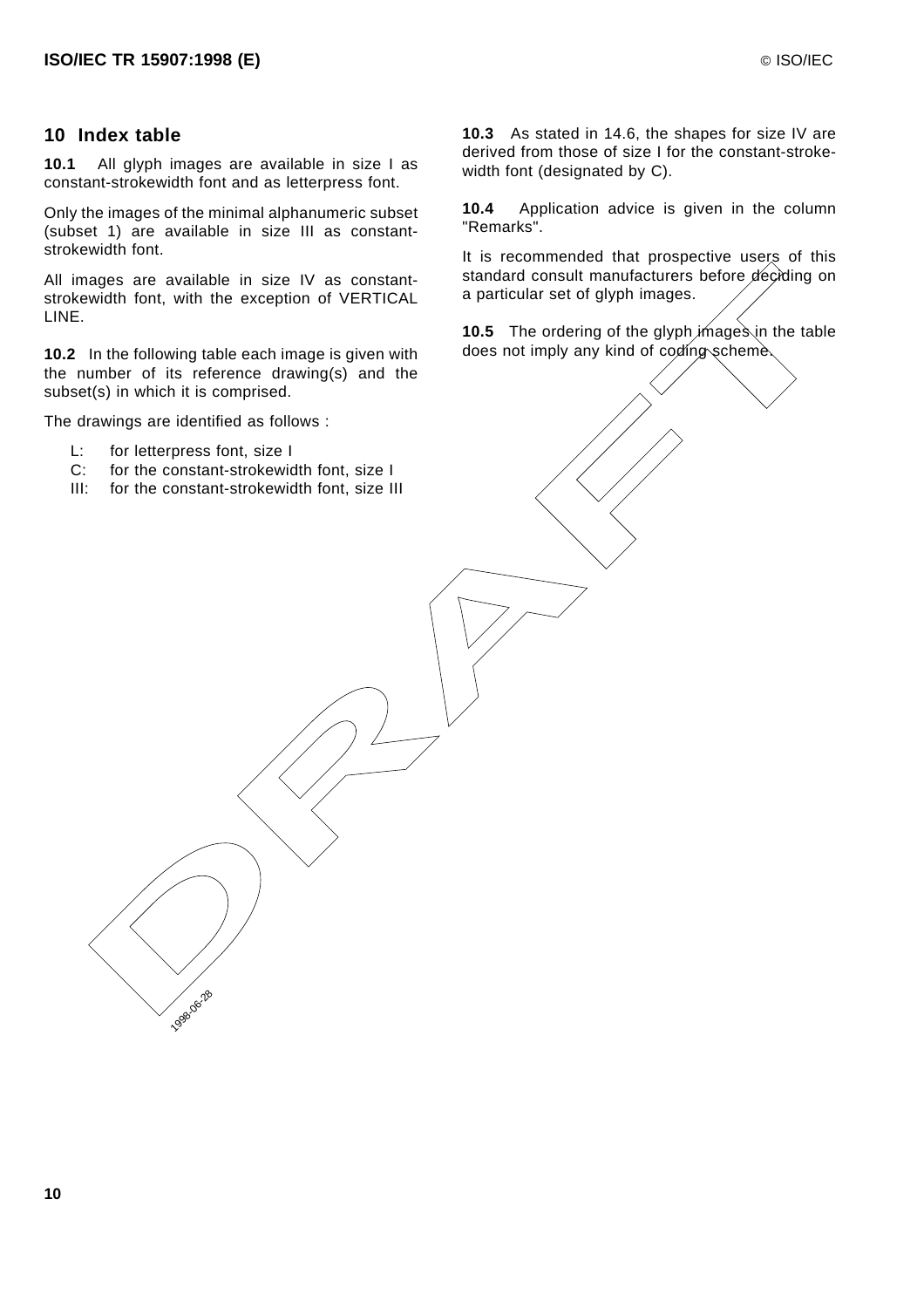| Ref.<br>No.             | Shape               | Drawing(s)<br>No.                    | <b>Name</b>            | <b>Sets</b>                                      | <b>Remarks</b> |
|-------------------------|---------------------|--------------------------------------|------------------------|--------------------------------------------------|----------------|
| 1                       |                     | $\mathbf 1$<br>L, C, III             | <b>DIGIT ONE</b>       | $\mathbf{1}$<br>$\overline{c}$<br>3              |                |
| $\mathbf 2$             | 2                   | $\overline{c}$<br>L, C, III          | <b>DIGIT TWO</b>       | 1<br>$\overline{2}$<br>3                         |                |
| $\sqrt{3}$              | 3                   | $\sqrt{3}$<br>L, C, III              | <b>DIGIT THREE</b>     | 1<br>2<br>3                                      |                |
| $\overline{\mathbf{4}}$ | 4                   | $\overline{\mathbf{4}}$<br>L, C, III | <b>DIGIT FOUR</b>      | 1<br>$\overline{c}$<br>3                         |                |
| $\mathbf 5$             | 5                   | $\mathbf 5$<br>L, C, III             | <b>DIGIT FIVE</b>      | 1<br>$\overline{c}$<br>$\ensuremath{\mathsf{3}}$ |                |
| $\,6\,$                 | 6                   | 6<br>L, C, III                       | <b>DIGIT SIX</b>       | 1<br>2<br>3                                      |                |
| $\boldsymbol{7}$        | $\overline{\prime}$ | $\overline{7}$<br>L, C, III          | <b>DIGIT SEVEN</b>     | 1<br>$\overline{z}$<br>$\overline{\mathbf{3}}$   |                |
| $\,8\,$                 | 8                   | 8<br>L, C, III                       | <b>DIGIT EIGHT</b>     | 1<br>$\mathbf{2}$<br>3                           |                |
| $\boldsymbol{9}$        | 9                   | $\boldsymbol{9}$<br>L, C, III        | <b>DIGIT NINE</b>      | 1<br>$\boldsymbol{2}$<br>$\sqrt{3}$              |                |
| $10$                    | l J                 | 10<br>L, C, III                      | DIGIT ZERO             | 1<br>2<br>$\sqrt{3}$                             |                |
| 11                      | Ä                   | $\mathcal{N}$ 1<br>Ļ,Ć               | LATIN CAPITAL LETTER A | $\sqrt{2}$<br>3                                  |                |
| 12                      |                     | 12<br>√C                             | LATIN CAPITAL LETTER B | $\overline{2}$<br>3                              |                |
| 13                      | Ç                   | 13 698                               | LATIN CAPITAL LETTER C | $\mathbf{1}$<br>$\boldsymbol{2}$<br>3            |                |
| 14                      | D                   | 14<br>L, C                           | LATIN CAPITAL LETTER D | $\overline{2}$<br>3                              |                |
| 15                      | Е                   | 15<br>L, C, III                      | LATIN CAPITAL LETTER E | $\mathbf{1}$<br>$\overline{2}$<br>3              |                |

**Table 2 – OCR-B glyph image set**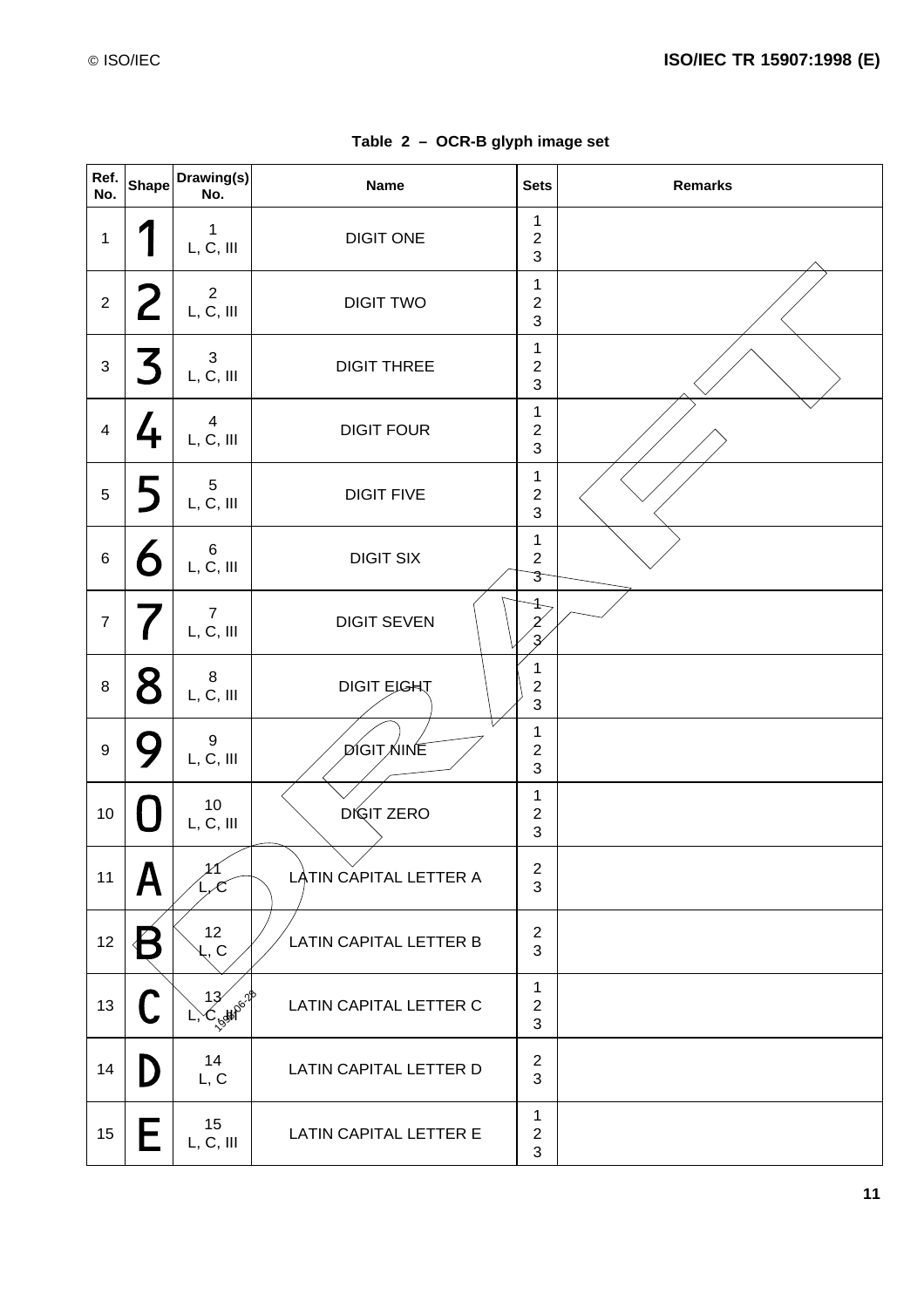|  | Table 2 (continued) |
|--|---------------------|
|  |                     |

| Ref.<br>No. | <b>Shape</b> | Drawing(s)<br>No.       | <b>Name</b>                   | <b>Sets</b>                                    | <b>Remarks</b> |
|-------------|--------------|-------------------------|-------------------------------|------------------------------------------------|----------------|
| 16          | F            | 16<br>L, C              | LATIN CAPITAL LETTER F        | $\overline{2}$<br>3                            |                |
| 17          | G            | 17<br>L, C              | <b>LATIN CAPITAL LETTER G</b> | $\boldsymbol{2}$<br>3                          |                |
| 18          | Н            | 18<br>L, C              | LATIN CAPITAL LETTER H        | $\overline{c}$<br>3                            |                |
| 19          | I            | 19<br>L, C              | <b>LATIN CAPITAL LETTER I</b> | $\boldsymbol{2}$<br>3                          |                |
| 20          | J            | 20<br>L, C              | LATIN CAPITAL LETTER J        | $\mathbf{2}$<br>$\mathbf{3}$                   |                |
| 21          | K            | 21<br>L, C              | LATIN CAPITAL LETTER K        | $\mathbf{2}$<br>$\overline{3}$                 |                |
| 22          |              | 22<br>L, C              | LATIN CAPITAL LETTER I        | $\frac{2}{3}$                                  |                |
| 23          | Μ            | 23<br>L, C              | LATIN CAPITAL LETTER M        | $\boldsymbol{2}$<br>3                          |                |
| 24          | N            | 24<br>L, C, III         | LATIN CAPITALLETTER N         | $\mathbf{1}$<br>$\overline{2}$<br>$\mathbf{3}$ |                |
| 25          | $\Box$       | 25<br>L, C              | LATIN CÁRITAL LETTER O        | $\overline{c}$<br>3                            |                |
| 26          | Р            | $\widetilde{26}$<br>Ļ,Ć | LATIN CAPITAL LETTER P        | $\overline{\mathbf{c}}$<br>3                   |                |
| 27          | Q            | 27<br>$\mathcal{L}$ , C | LATIN CAPITAL LETTER Q        | $\mathbf{2}$<br>$\mathbf{3}$                   |                |
| 28          | R            | 28 6969                 | LATIN CAPITAL LETTER R        | $\mathbf{2}$<br>$\mathfrak{S}$                 |                |
| 29          | S            | 29<br>L, C, III         | LATIN CAPITAL LETTER S        | $\mathbf{1}$<br>$\mathbf 2$<br>3               |                |
| 30          |              | 30<br>L, C, III         | LATIN CAPITAL LETTER T        | $\mathbf{1}$<br>$\overline{2}$<br>3            |                |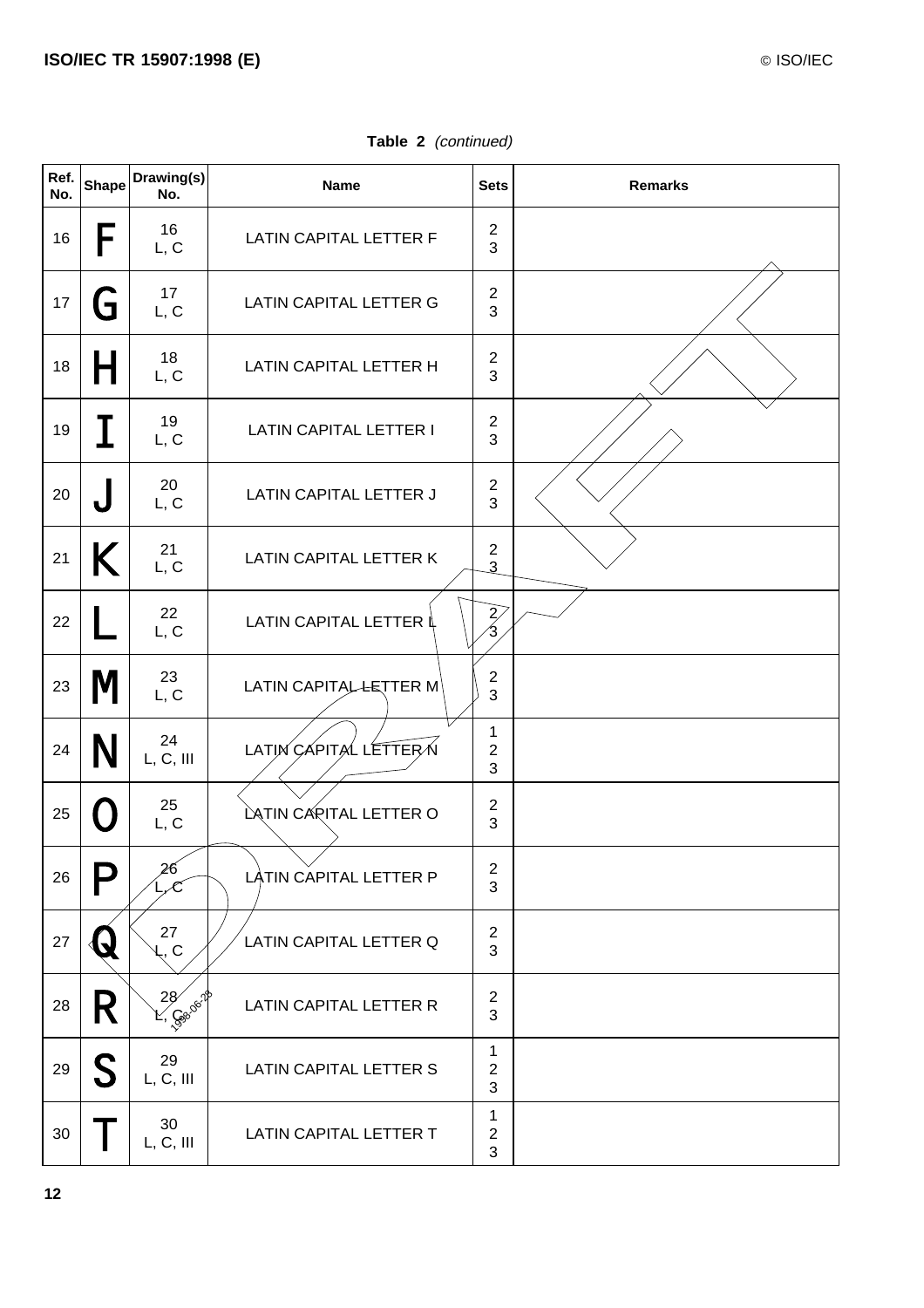| Ref.<br>No. | <b>Shape</b>   | Drawing(s)<br>No.           | <b>Name</b>                   | <b>Sets</b>                  | <b>Remarks</b>                     |
|-------------|----------------|-----------------------------|-------------------------------|------------------------------|------------------------------------|
| 31          | U              | 31<br>L, C                  | LATIN CAPITAL LETTER U        | $\overline{\mathbf{c}}$<br>3 |                                    |
| 32          |                | 32<br>L, C                  | LATIN CAPITAL LETTER V        | $\overline{c}$<br>3          |                                    |
| 33          | W              | 33<br>L, C                  | <b>LATIN CAPITAL LETTER W</b> | $\overline{c}$<br>3          |                                    |
| 34          |                | 34<br>L, C, III             | LATIN CAPITAL LETTER X        | 1<br>$\overline{2}$<br>3     |                                    |
| 35          |                | 35<br>L, C                  | LATIN CAPITAL LETTER Y        | $\overline{2}$<br>3          |                                    |
| 36          | $\mathsf Z$    | 36<br>L, C, III             | LATIN CAPITAL LETTER Z        | 1<br>$\overline{2}$<br>3     |                                    |
| 37          | a              | 37<br>L, C                  | LATIN SMALL LETTER A          | $\mathcal{Z}$                | Smaller strokewidth; see clause 14 |
| 38          | O              | 38<br>L, C                  | LATIN SMALL_LETTER B          | 3                            | Smaller strokewidth; see clause 14 |
| 39          | C              | 39<br>L, C                  | LATIN SMALL LETTER C          | 3                            | Smaller strokewidth; see clause 14 |
| 40          |                | 40<br>L, C                  | <u> LATIN SMALL LETTER D</u>  | 3                            | Smaller strokewidth; see clause 14 |
| 41          | e              | $\sqrt{1}$<br>ĻĆ            | LATIN SMALL LETTER E          | 3                            | Smaller strokewidth; see clause 14 |
| 42          |                | 42<br>$\mathsf C$           | <b>LATIN SMALL LETTER F</b>   | 3                            | Smaller strokewidth; see clause 14 |
| 43          | g              | 43 <sup>′</sup><br>. Gagaay | LATIN SMALL LETTER G          | 3                            | Smaller strokewidth; see clause 14 |
| 44          | $\mathsf{\Pi}$ | 44<br>L, C                  | LATIN SMALL LETTER H          | 3                            | Smaller strokewidth; see clause 14 |
| 45          |                | 45<br>L, C                  | LATIN SMALL LETTER I          | 3                            | Smaller strokewidth; see clause 14 |

**Table 2** (continued)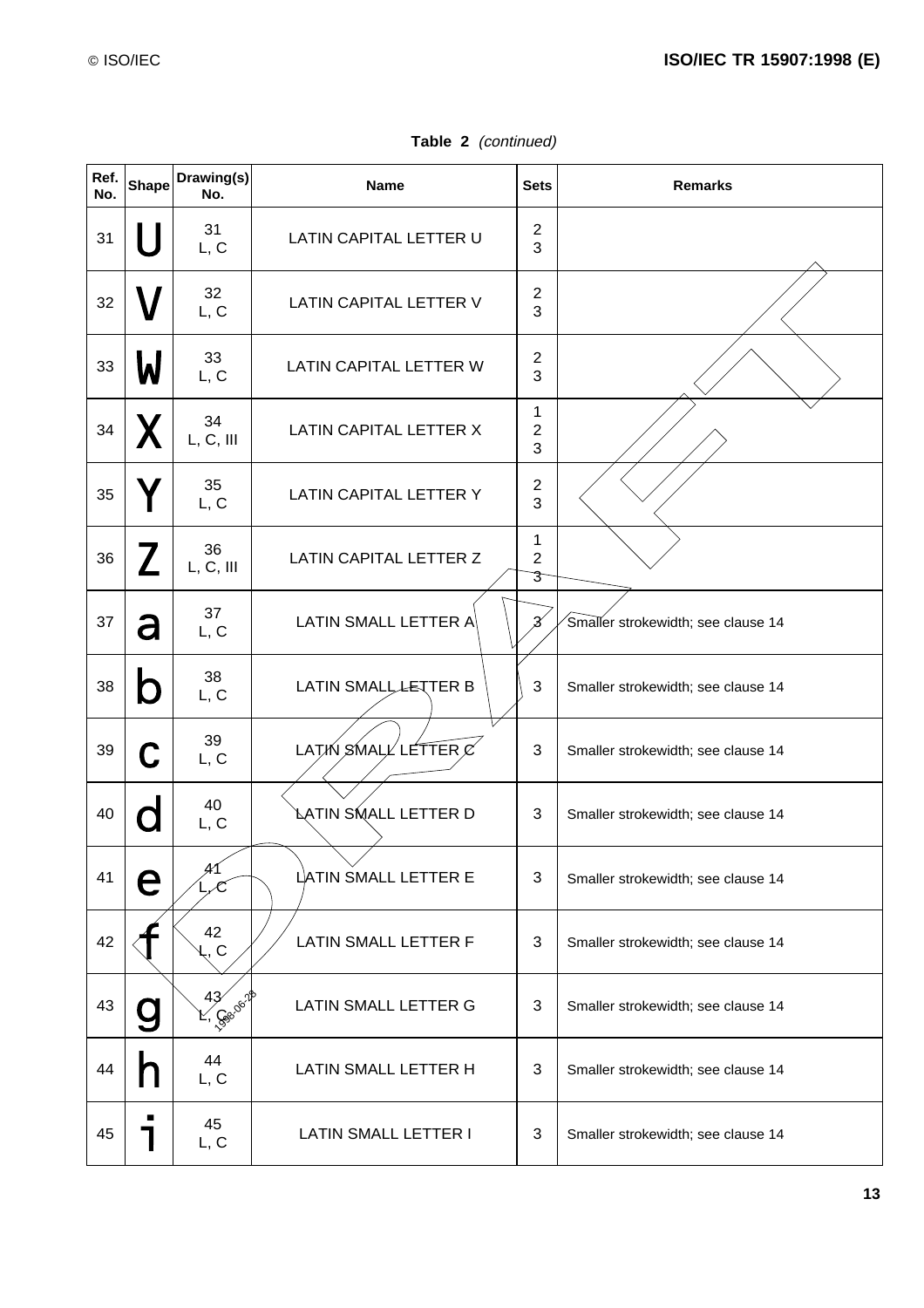| Ref.<br>No. | <b>Shape</b> | Drawing(s)<br>No. | <b>Name</b>                 | <b>Sets</b>               | <b>Remarks</b>                     |
|-------------|--------------|-------------------|-----------------------------|---------------------------|------------------------------------|
| 46          |              | 46<br>L, C        | LATIN SMALL LETTER J        | 3                         | Smaller strokewidth; see clause 14 |
| 47          | K.           | 47<br>L, C        | LATIN SMALL LETTER K        | 3                         | Smaller strokewidth; see clause 14 |
| 48          |              | 48<br>L, C        | LATIN SMALL LETTER L        | 3                         | Smaller strokewidth; sée clause 14 |
| 49          | m            | 49<br>L, C        | LATIN SMALL LETTER M        | 3                         | Smaller strøkewidth; see clause 14 |
| 50          | N            | 50<br>L, C        | <b>LATIN SMALL LETTER N</b> | 3                         | Smaller strokewidth; see clause 14 |
| 51          | O            | 51<br>L, C        | LATIN SMALL LETTER O        | 3                         | Smaller strokewidth; see clause 14 |
| 52          | p            | 52<br>L, C        | LATIN SMALL LETTER P        | $\chi$                    | Smaller strokewidth; see clause 14 |
| 53          |              | 53<br>L, C        | LATIN SMALL_LETTER Q        | 3                         | Smaller strokewidth; see clause 14 |
| 54          | r            | 54<br>L, C        | LATIN SMALL LETTER R        | 3                         | Smaller strokewidth; see clause 14 |
| 55          | S            | 55<br>L, C        | <b>∖ATIN SMALL LETTER S</b> | 3                         | Smaller strokewidth; see clause 14 |
| 56          | t            | 56<br>ĻĆ          | LATIN SMALL LETTER T        | $\mathbf{3}$              | Smaller strokewidth; see clause 14 |
| 57          |              | 57<br>C           | LATIN SMALL LETTER U        | 3                         | Smaller strokewidth; see clause 14 |
| 58          | V            | 58<br>. Gagaay    | LATIN SMALL LETTER V        | $\ensuremath{\mathsf{3}}$ | Smaller strokewidth; see clause 14 |
| 59          | W            | 59<br>L, C        | LATIN SMALL LETTER W        | $\sqrt{3}$                | Smaller strokewidth; see clause 14 |
| 60          | X            | 60<br>L, C        | LATIN SMALL LETTER X        | $\ensuremath{\mathsf{3}}$ | Smaller strokewidth; see clause 14 |

**Table 2** (continued)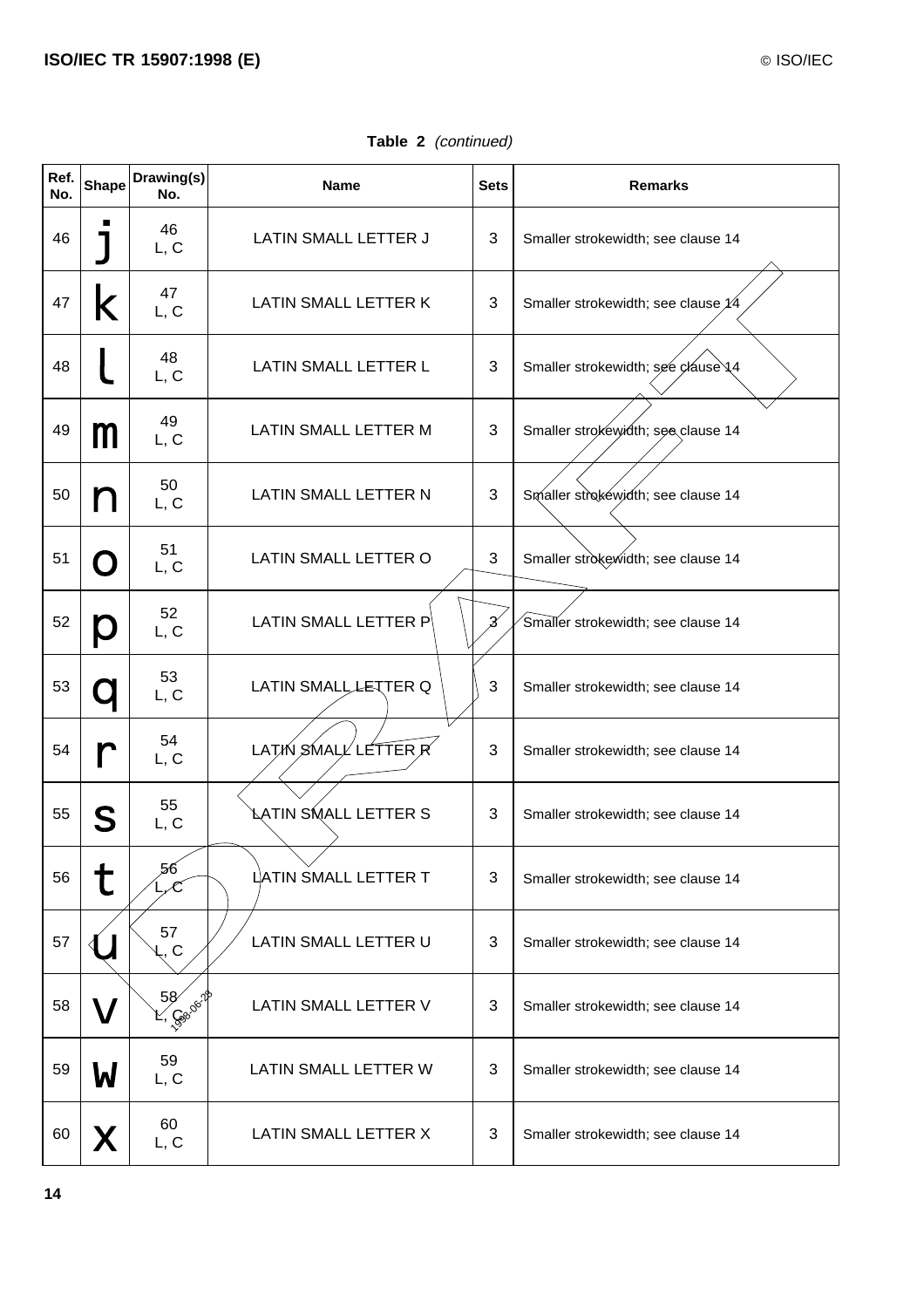| Ref.<br>No. | <b>Shape</b> | Drawing(s)<br>No.    | Name                  | <b>Sets</b>                  | <b>Remarks</b>                                                                                                               |
|-------------|--------------|----------------------|-----------------------|------------------------------|------------------------------------------------------------------------------------------------------------------------------|
| 61          |              | 61<br>L, C           | LATIN SMALL LETTER Y  | 3                            | Smaller strokewidth; see clause 14                                                                                           |
| 62          | Z            | 62<br>L, C           | LATIN SMALL LETTER Z  | 3                            | Smaller strokewidth; see clause 14                                                                                           |
| 63          | $\bigstar$   | 63<br>L, C           | <b>ASTERISK</b>       | $\overline{c}$<br>3          |                                                                                                                              |
| 64          |              | 64<br>L, C, III      | <b>PLUS SIGN</b>      | 1<br>$\overline{c}$<br>3     |                                                                                                                              |
| 65          |              | 65<br>L, C           | <b>HYPHEN - MINUS</b> | $\overline{\mathbf{c}}$<br>3 |                                                                                                                              |
| 66          |              | 66<br>L, C           | <b>EQUALS SIGN</b>    | $\overline{c}$<br>3          |                                                                                                                              |
| 67          |              | 67<br>L, C           | <b>SOLIDUS</b>        | $\frac{2}{3}$                |                                                                                                                              |
| 68          | П            | 68<br>L, C           | <b>FULL STOP</b>      | $\overline{\mathbf{c}}$<br>3 |                                                                                                                              |
| 69          |              | 69<br>L, C           | COMMA                 | $\overline{2}$<br>3          | Two vertical locations are specified, one of which<br>projects below the base line for capital letters;<br>see 14.5 and 14.8 |
| 70          | ■<br>▬       | 70<br>L, C           | <b>COLON</b>          | 3                            |                                                                                                                              |
| 71          | <b>F</b>     | 71<br>, C            | <b>SEMICOLON</b>      | 3                            | Two vertical locations are specified, one of which<br>projects below the base line for capital letters;<br>see 14.5 and 14.8 |
| 72          | I I          | 72<br><sup>1</sup> C | <b>QUOTATION MARK</b> | 3                            |                                                                                                                              |
| 73          | П            | 1. Geograp           | <b>APOSTROPHE</b>     | 3                            |                                                                                                                              |
| 74          |              | 74<br>L, C           | <b>LOW LINE</b>       | 3                            | Shall be used as a stand-alone character only,<br>and shall not be printed under another character;<br>see clause 12         |
| 75          |              | 75<br>L, C           | <b>QUESTION MARK</b>  | 3                            |                                                                                                                              |

**Table 2** (continued)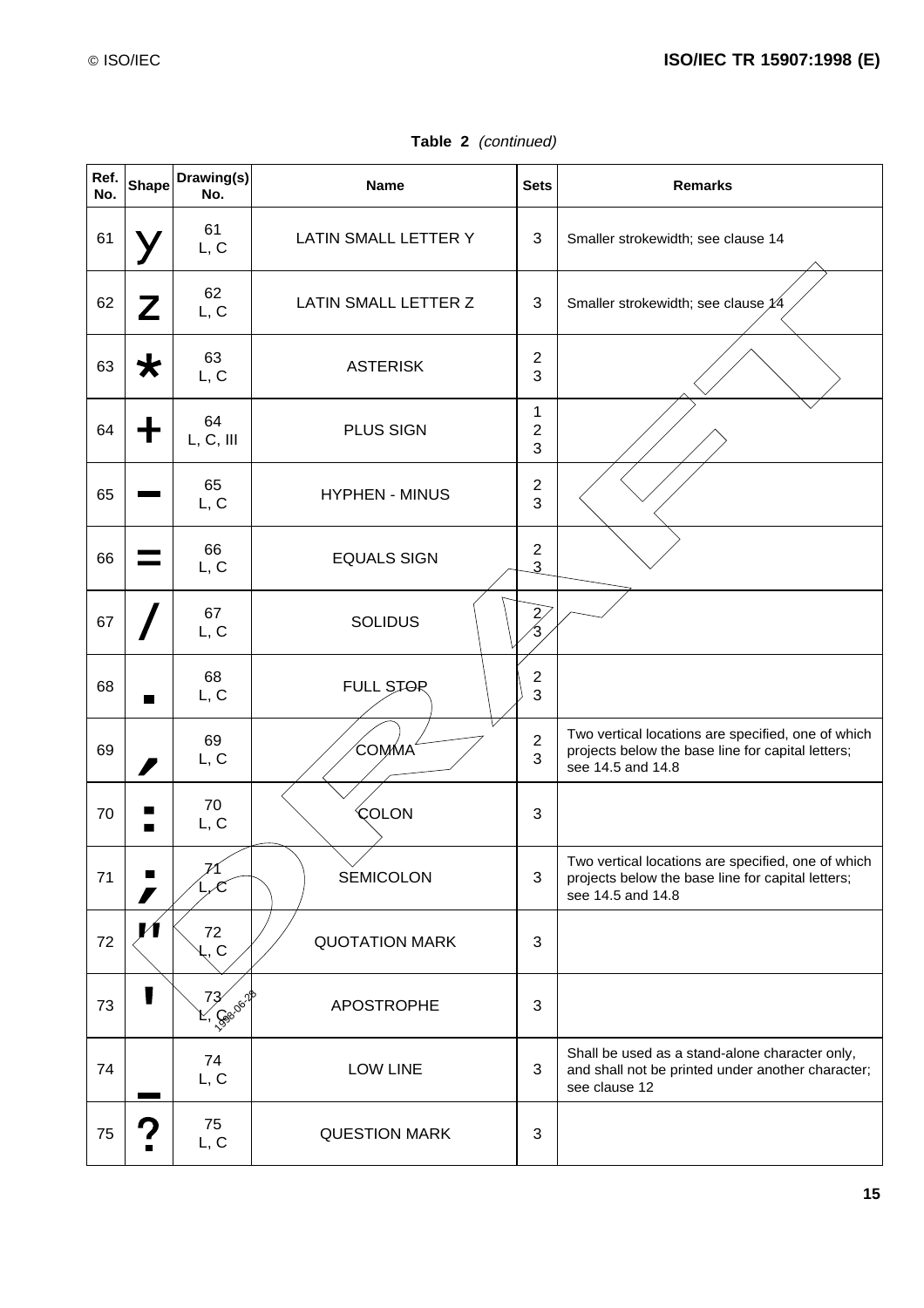| Ref.<br>No. | <b>Shape</b>  | Drawing(s)<br>No.      | <b>Name</b>              | <b>Sets</b>                        | <b>Remarks</b>                     |
|-------------|---------------|------------------------|--------------------------|------------------------------------|------------------------------------|
| 76          |               | 76<br>L, C             | <b>EXCLAMATION MARK</b>  | 3                                  |                                    |
| 77          |               | 77<br>L, C             | <b>LEFT PARENTHESIS</b>  | 3                                  |                                    |
| 78          |               | 78<br>L, C             | <b>RIGHT PARENTHESIS</b> | 3                                  |                                    |
| 79          |               | 79<br>L, C, III        | <b>LESS-THAN SIGN</b>    | $\mathbf 1$<br>$\overline{2}$<br>3 |                                    |
| 80          |               | 80<br>L, C, III        | <b>GREATER-THAN SIGN</b> | 1<br>$\overline{c}$<br>3           |                                    |
| 81          | L             | 81<br>L, C             | LEFT SQUARE BRACKET      | 3                                  |                                    |
| 82          |               | 82<br>L, C             | RIGHT SQUARE BRACKET     | $\overline{\mathcal{Z}}$           |                                    |
| 83          | $\frac{1}{6}$ | 83<br>L, C             | PERCENT SIGN             | 3                                  | Smaller strokewidth; see clause 14 |
| 84          | $\bm{\#}$     | 84<br>L, C             | ŃŴMBER <i>S</i> HGN      | 3                                  | Smaller strokewidth; see clause 14 |
| 85          | <b>8</b>      | 85<br>L, C             | AMPERSAND                | 3                                  |                                    |
| 86          | <u>໌</u> ດ)   | $\mathcal{A}_6$<br>Ļ,Ć | <b>COMMERCIAL AT</b>     | 3                                  | Smaller strokewidth; see clause 14 |
| 87          |               | 87<br>$\alpha$         | UP ARROWHEAD             | $\ensuremath{\mathsf{3}}$          |                                    |
| 88          | $\alpha$      | ., Gascoy              | <b>CURRENCY SIGN</b>     | 3                                  |                                    |
| 89          | £             | 89<br>L, C             | POUND SIGN               | 3                                  |                                    |
| $90\,$      | \$            | 90<br>L, C             | <b>DOLLAR SIGN</b>       | 3                                  |                                    |

**Table 2** (continued)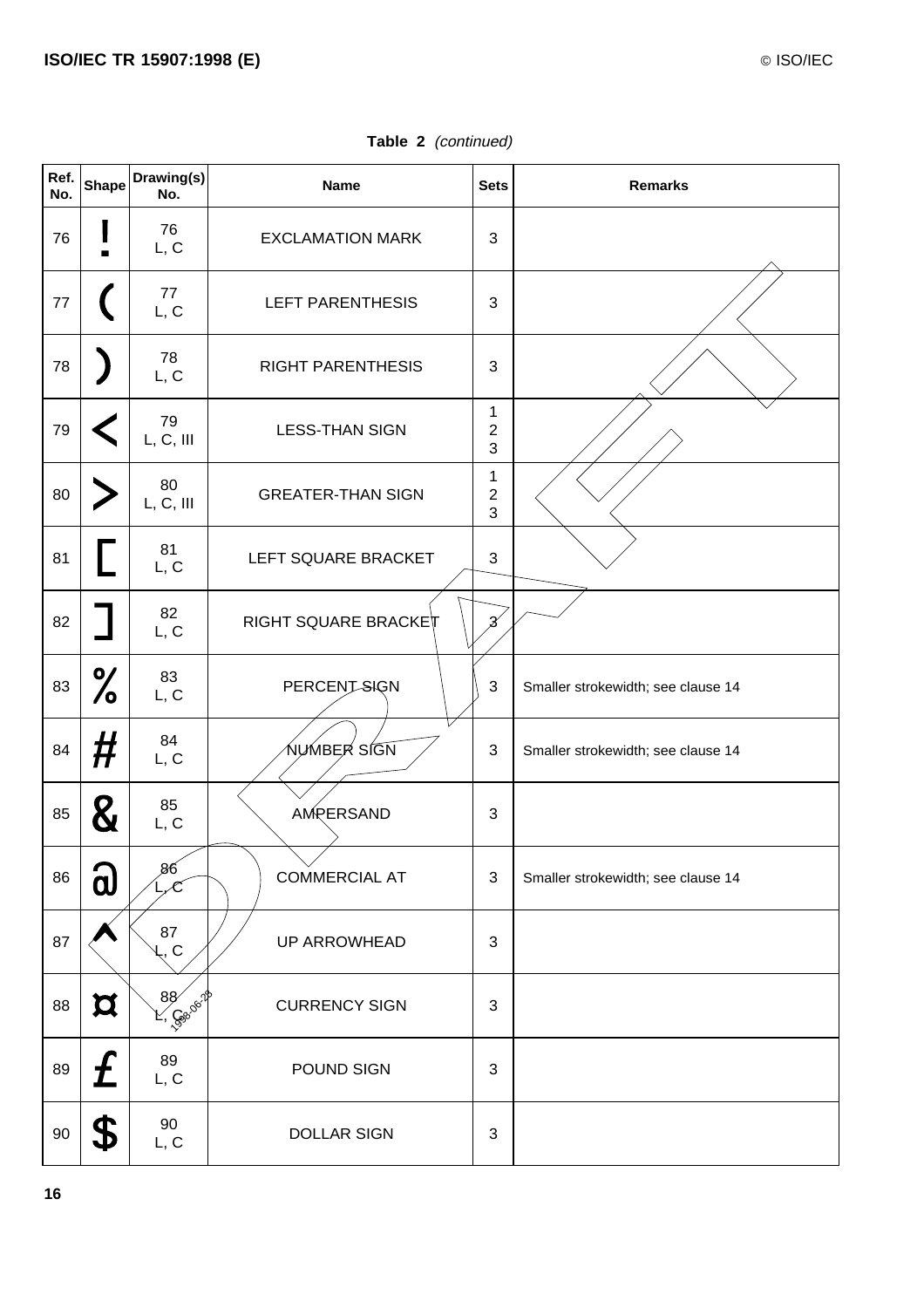| Table 2 (continued)   |               |             |         |  |  |  |
|-----------------------|---------------|-------------|---------|--|--|--|
| wing(s) $\mid$<br>No. | <b>Name</b>   | <b>Sets</b> | Remarks |  |  |  |
| 91                    | VERTICAL LINE | ⌒           |         |  |  |  |

| Ref.<br>No. | <b>Shape</b>               | Drawing(s)<br>No. | <b>Name</b>                                             | <b>Sets</b>              | <b>Remarks</b>                                                                                                                  |
|-------------|----------------------------|-------------------|---------------------------------------------------------|--------------------------|---------------------------------------------------------------------------------------------------------------------------------|
| 91          |                            | 91<br>L, C, III   | <b>VERTICAL LINE</b>                                    | 1<br>$\overline{2}$<br>3 |                                                                                                                                 |
| 92          |                            |                   |                                                         |                          | The glyph previously defined in this position<br>(LONG VERTICAL MARK) has been unified<br>with the preceding one (VERTICALLINE) |
| 93          |                            | 93<br>L, C        | <b>REVERSE SOLIDUS</b>                                  | 3                        |                                                                                                                                 |
| 94          | Ά                          | 94<br>L, C        | LATIN CAPITAL LETTER A<br><b>WITH DIAERESIS</b>         | $\overline{4}$           |                                                                                                                                 |
| 95          | Å                          | 95<br>L, C        | <b>LATIN CAPITAL LETTER A</b><br><b>WITH RING ABOVE</b> | $\overline{4}$           |                                                                                                                                 |
| 96          | Æ                          | 96<br>L, C        | LATIN CAPITAL LETTER AE                                 | $\overline{4}$           | Shall also be used for<br>LATIN CARITAL LIGATURE AE                                                                             |
| 97          | I _ I<br>O                 | 97<br>L, C        | LATIN CAPITAL LETTER O<br><b>WITH DIAERESIS</b>         | 4                        |                                                                                                                                 |
| 98          | $\bm{\mathcal{D}}$         | 98<br>L, C        | LATIN CAPITAL LETTER O<br>WITH STROKE                   | $\overline{4}$           |                                                                                                                                 |
| 99          | l J                        | 99<br>L, C        | LATIN CAPITAL LETTER U<br>WITH DIAERESIS                | 4                        |                                                                                                                                 |
| 100         | IJ                         | 100<br>L, C       | LATIN CAPITAL LIGATURE IJ                               | $\overline{4}$           |                                                                                                                                 |
| 101         | $\tilde{\phantom{a}}$<br>N | 161,<br>Ļ,Ć       | LÀTIN CĂPITAL LETTER N<br><b>WITH TILDE</b>             | $\overline{4}$           |                                                                                                                                 |
| 102         | <u>යි</u>                  | 102<br>$\nabla$   | LATIN SMALL LETTER A<br>WITH RING ABOVE                 | $\overline{4}$           | Smaller strokewidth; see clause 14                                                                                              |
| 103         | æ                          | L. Geograp        | LATIN SMALL LETTER AE                                   | 4                        | Shall also be used for<br>LATIN SMALL LIGATURE AE<br>Smaller strokewidth; see clause 14                                         |
| 104         | Ø                          | 104<br>L, C       | LATIN SMALL LETTER O<br><b>WITH STROKE</b>              | $\overline{4}$           | Smaller strokewidth; see clause 14                                                                                              |
| 105         | IJ                         | 105<br>L, C       | LATIN SMALL LIGATURE IJ                                 | $\overline{4}$           | Smaller strokewidth; see clause 14                                                                                              |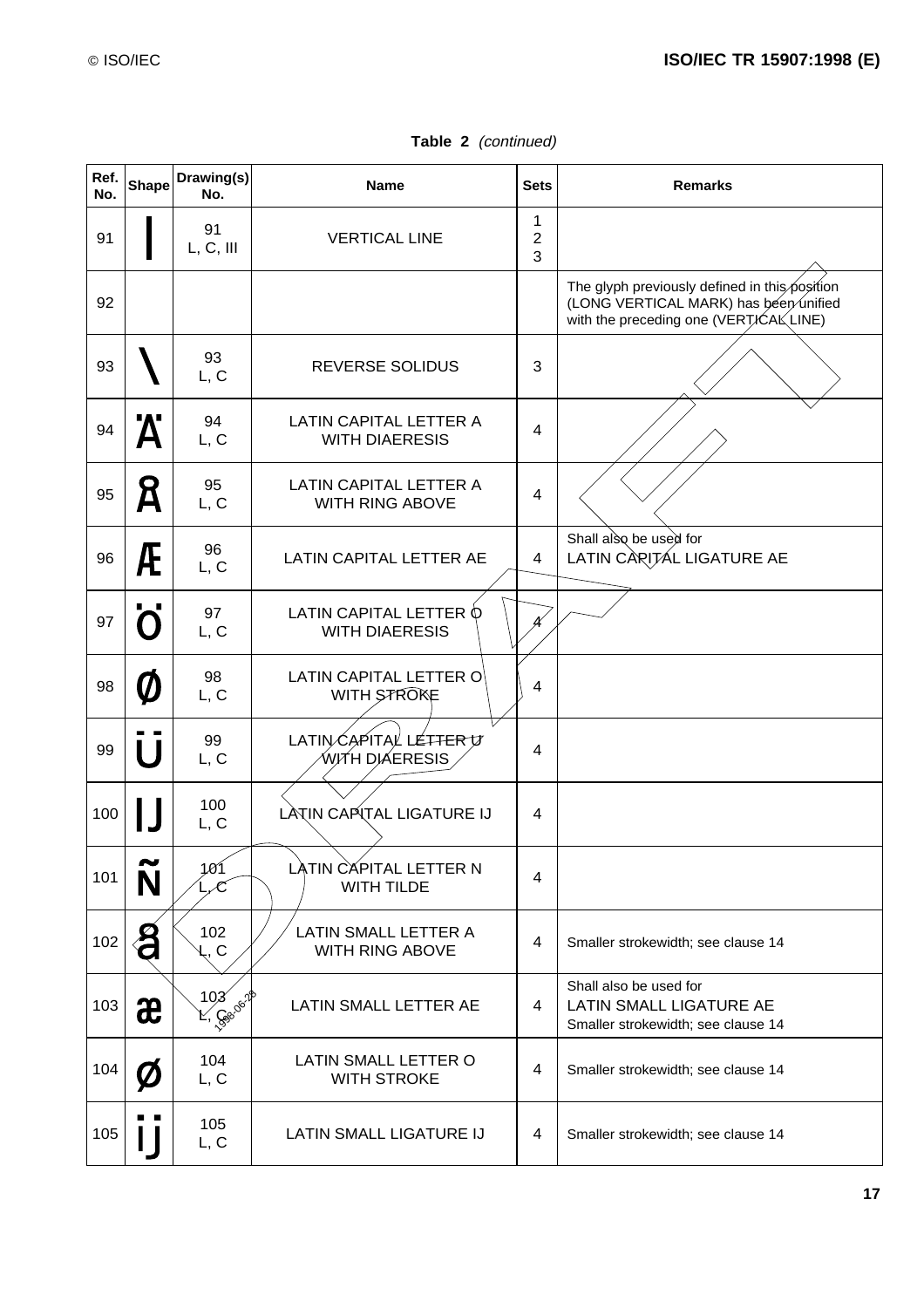| Ref.<br>No. | <b>Shape</b>            | Drawing(s)<br>No.              | <b>Name</b>                            | <b>Sets</b>                           | <b>Remarks</b>                                                                                                   |
|-------------|-------------------------|--------------------------------|----------------------------------------|---------------------------------------|------------------------------------------------------------------------------------------------------------------|
| 106         | $\mathbf{\overline{3}}$ | 106<br>L, C                    | LATIN SMALL LETTER SHARP S<br>(German) | $\overline{4}$                        | Smaller strokewidth; see clause 14                                                                               |
| 107         |                         | 107<br>L, C                    | <b>DIAERESIS</b>                       | 4                                     | For use see clauses 11 and 14                                                                                    |
| 108         | ø                       | 108<br>L, C                    | <b>ACUTE ACCENT</b>                    | 4                                     | For use see clauses $1/4$ and 14                                                                                 |
| 109         | ◥                       | 109<br>L, C                    | <b>GRAVE ACCENT</b>                    | $\sqrt{3}$                            | For use see clauses 11 and 14                                                                                    |
| 110         | ⌒                       | 110<br>L, C                    | <b>CIRCUMFLEX ACCENT</b>               | 4                                     | For use see clauses 11 and 14                                                                                    |
| 111         | $\tilde{\phantom{a}}$   | 111<br>L, C                    | <b>TILDE</b>                           | 3                                     | For use see clauses 11 and 14                                                                                    |
| 112         | ı                       | 112<br>L, C                    | <b>CEDILLA</b>                         | 4                                     | For use see clauses 11 and 14                                                                                    |
| 113         |                         | 113<br>L, C                    | LEFT CURLY_BRACKET                     | 3                                     |                                                                                                                  |
| 114         |                         | 114<br>L, C                    | RIGHT CURLY BRACKET                    | 3                                     |                                                                                                                  |
| 115         |                         | 115<br>L, C                    | LATIN SMALL LETTER M<br>(Alternative)  | $\overline{4}$                        | May be used in variable-pitch printing as a<br>substitute for Ref. 49                                            |
| 116         |                         |                                |                                        |                                       | The glyph previously defined in this position<br>(CONTINUOUS UNDERLINE) has been deleted                         |
| 117         |                         | No<br>drawing                  | <b>SPACE</b>                           | $\mathbf{1}$<br>$\boldsymbol{2}$<br>3 | SPACE is non-printing. For definition, see<br>clause 13. Not all OCR readers will necessarily<br>recognize SPACE |
| 118         | S                       | 118'<br>., Geoge <sup>38</sup> | <b>SECTION SIGN</b>                    | $\overline{\mathbf{4}}$               |                                                                                                                  |
| 119         |                         | 119<br>L, C                    | <b>YEN SIGN</b>                        | $\overline{\mathbf{4}}$               |                                                                                                                  |

**Table 2** (concluded)

**NOTE** – The glyphs previously defined with reference numbers 120 (CHARACTER ERASE) and 121 (GROUP ERASE) have been deleted.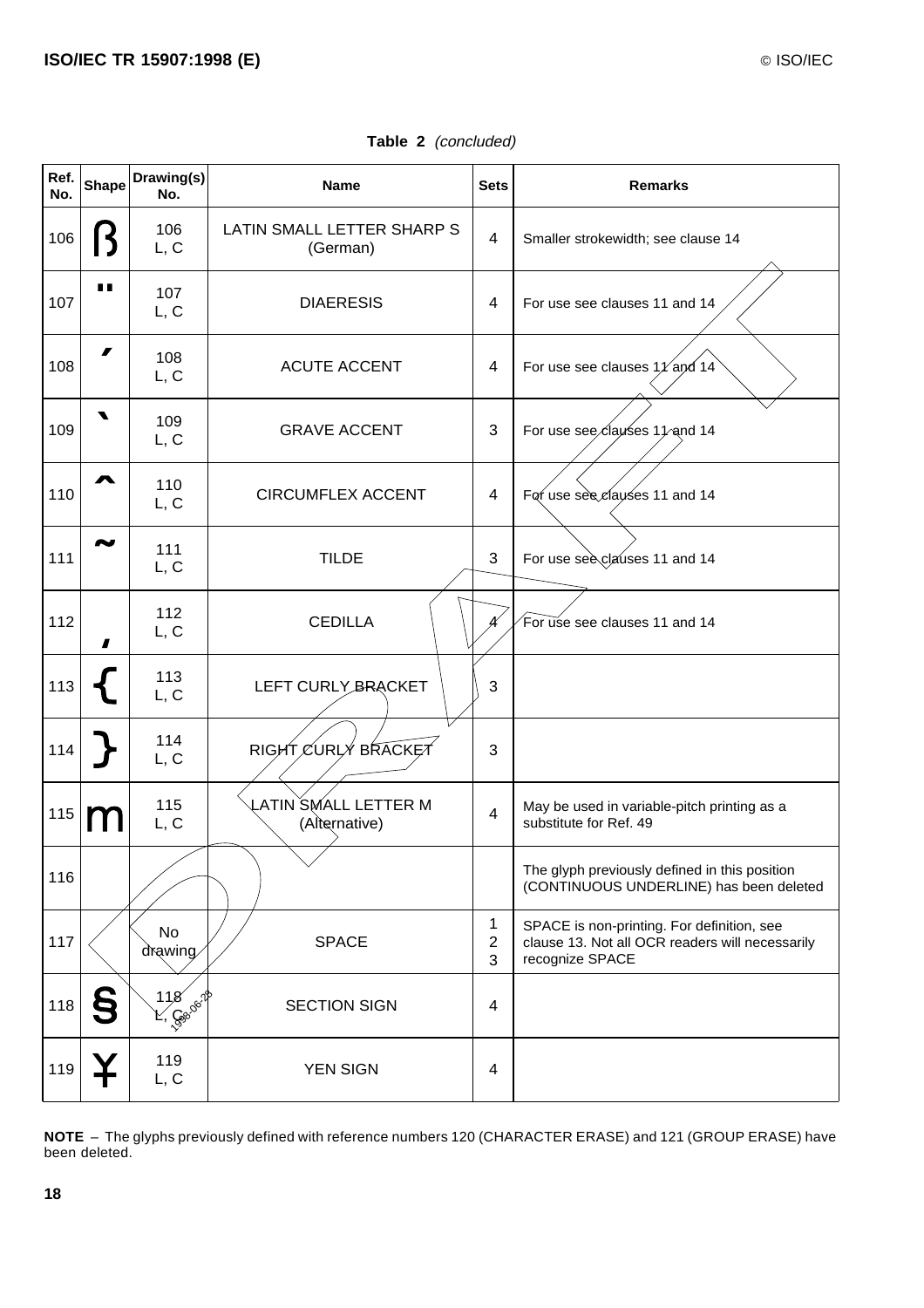#### **11 Use of diacritical marks**

**11.1** A number of diacritical marks are provided which have been designed and positioned in such a way that they can be combined with small letters to create national letters. These marks are:

DIAERESIS ACUTE ACCENT GRAVE ACCENT CIRCUMFLEX ACCENT TILDE CEDILLA

These diacritical marks may also be used freestanding.

**11.2** The method for printing a composite glyph image, as well as the principle for deciding the coding of a recognized composite image, will be application-dependent, and is outside the scope of this standard. In particular, the naming of the diacritical marks in this standard, although corresponding to the names for free-standing marks in ISO/IEC 10646-1:1993, does not imply any specific method for combination.

#### **NOTES**

UP A COENT<br>
NATURAL COENT<br>
THE ACCENT<br>
TRAFFICE A COENT<br>
THE ACCENT<br>
THE ACCENT<br>
TRAFFICE A COENT<br>
THE ACCENT<br>
THE MEMORITME TRAFFICE A SURFACE PART TO COR purposes, the superposition of a discritical<br>
DE<br>
DE distributed f 1 For printing applications, a letter could be followed by a backspace operation followed by a diacritical mark; or the opposite sequence could be output; or the diacritical mark could be made non-spacing and followed by the letter; or the combined letter could be composed in the printing mechanism and output in a single operation. Likewise, for OCR applications a composite glyph image recognized in a reading operation could be represented in the system as a single code assigned to the corresponding character;  $\widehat{\text{as}}$ a "composite graphic character" (JSO/JEC 646:1991); as an "accented letter" (ISO/IEC 6937:1994); as a "composite sequence" (ISO/IEC 10646-်\:1993); or by any other method defined in standards and/or specified for the particular application.

2 A national letter created by combining a diacritical mark with one of the letters  $a-z$  is not necessarily a variant of that specific letter. For instance, in the scripts of some languages the character  $\ddot{a}$  is a separate letter of the alphabet, distinct from and unrelated to the letter a.

**11.3** The relative position of the diacritical mark and of the letter is obtained by superimposing the horizontal and vertical axes of the two glyph images concerned. Exampless:<br>
s<sup>®</sup>



**Figure 2 – Examples of composite glyph images**

For OCR purposes, the superposition of a diacritical mark on the image of a basic letter must be done very accurately. Prospective users should consult manufacturers before planning inclusion of such letters in OCR glyph/image sets.

**11.4** Subset 4 glyph images shall not be combined with diacritical marks to produce composite images. For the subset  $3$  glyph images the following restrictions apply:

a) SMALL LE $\overline{N}$ ER I may be combined only with CEDILLA;

b) SMALL LETTER J shall not be combined with any diacritical mark;

SMALL LETTER G and SMALL LETTER Y shall not be combined with CEDILLA;

d) No letter shall be combined with multiple diacritical marks.

Apart from these rules, this International Standard imposes no restrictions on letter-mark combinations. Such restrictions should therefore be specified, as necessary, for any particular printing and/or OCR application based on OCR-B images; or restrictions could be implied by definition of a character set for the application, through reference to other International Standards or otherwise.

The validity of any specific combination of diacritical mark and letter, as well as of any free-standing diacritical mark, is application-dependent, and outside the scope of this standard.

**NOTE** – Not all letter-mark combinations permitted by the rules above will be valid national letters.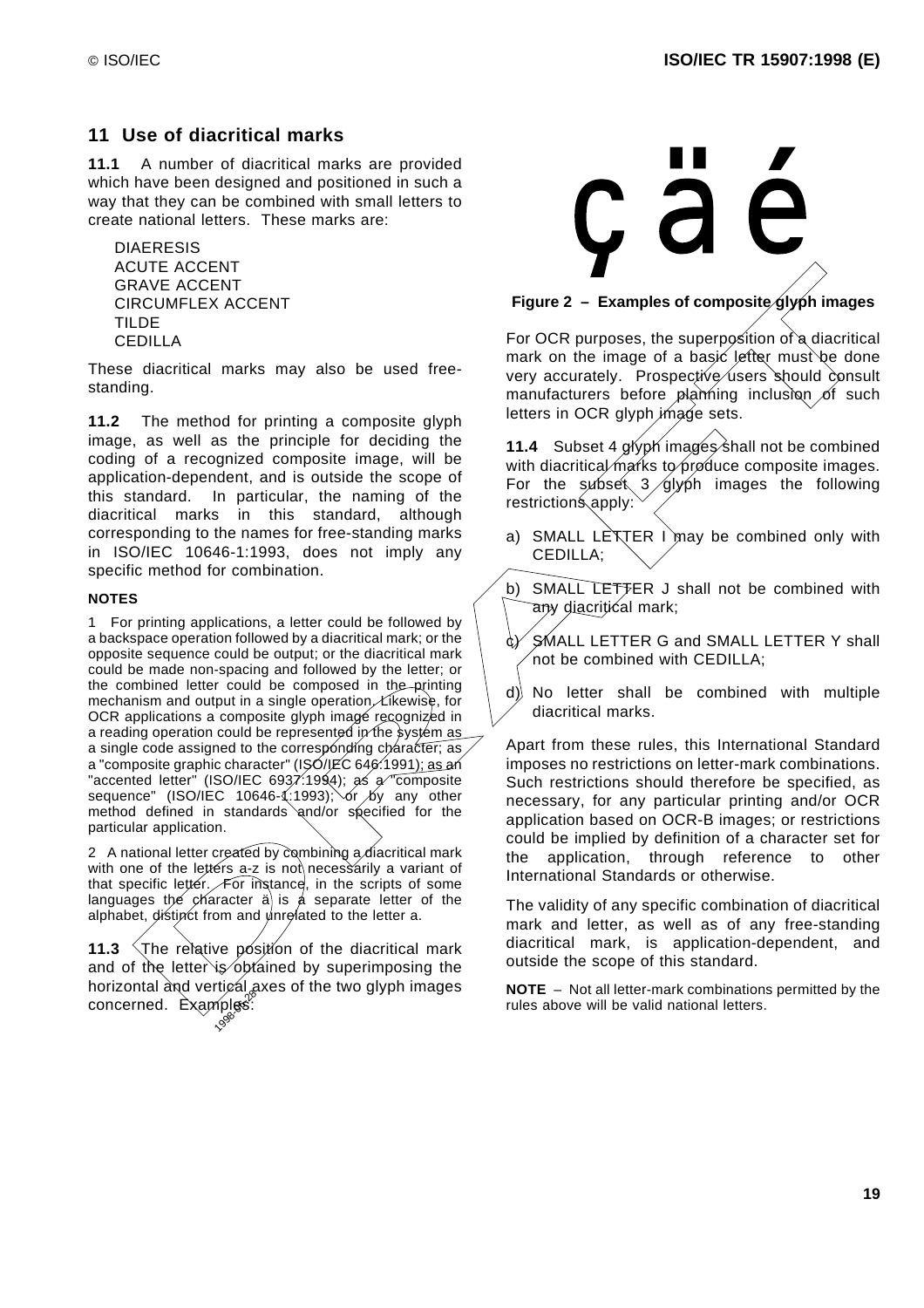# **12 Use of the low line glyph**

The glyph image LOW LINE shall be used in OCR applications free-standing only, and shall not be combined with (i.e. printed under) another image.



**Figure 3 – Example of use of LOW LINE**

# **13 SPACE**

The SPACE is an intentionally blank position in a line of printing. With constant-pitch printing, its nominal width is equal to the printing pitch (for example, 2,54 mm if the glyph images are printed 10 per 25,4 mm). With variable-pitch printing, its nominal width is equal to the largest glyph image width available.

# **14 Glyph image shape definition**

#### **14.1 Reference drawings**

The shapes and dimensions of the OCR-B glyphs for both the letterpress and the constant-strokewidth fonts are specified by drawings for size I and III.

The characters are drawn at scale 100:1 on a 2 mm square grid. The total grid measures  $280$  mm  $\times$ 380 mm. For the purpose of illustration, some of these drawings are reproduced in this standard at reduced size.

Grid readings should be made only from drawings on stable material. Photographic reproductions of drawings printed on paper are not satisfactory for this purpose  $-$  the dimensional stability of paper is not sufficient.

Points on the reference drawing can certainly be determined with an accuracy of half a square (10 µm at full size), and if desired one quarter of a square (5  $\mu$ m at full size) should be possible.

#### **14.2 Availability of duplicates and glyph** shape representations

Original drawings  $\sin^8$  a stable base at 100:1 scale with the 280 mm  $\times$  380 mm grid exist in the following sets:

- OD1 Letterpress font, size I.
- OD2 Letterpress font, size I with the grid removed over approximately 2 mm around the glyph image outline. This set is particularly suitable for photographic reduction.
- OD3 Constant-strokewidth font, size I.
- OD4 Constant-strokewidth font, size III.

**NOTE** – Duplicates of the drawings could previously be ordered from ECMA and from the US National Bureau of Standards (later NIST). The drawings are at present (June 1998) archived by the Japanese hdustrial Standards Committee. Future handling of this matter is under consideration.

### **14.3 Type dimensions**

**PRACE**<br>
Survey 3 - Example of use of LOW LINE<br>
MOTE - Constant-strokewidth font, size iii)<br>
PRACE<br>
PRACE<br>
PRACE<br>
TORE 1998-06-28 of LOW LINE<br>
Survey the distribution in a constant-stroke by the distribution of the distrib Attention is called to the fact that this standard specifies the shapes and dimensions of the nominal printed images. These dimensions are not necessarily the same as those used in the actual image generation process. Corrections for systematic effects occurring in the printing could be needed.

Details on dimensional tolerances etc. for the printed images are specified in standard ISO 1831.

#### **14.4 Constant-strokewidth font, size I**

**14.4.1** The nominal printed image of each glyph image is defined by its centreline and by its nominal strokewidth. The nominal strokewidth is:

0,35 mm (0,014 in) for most of the images

0,31 mm (0,012 in) for all small letters and the three images #, % and @.

The centreline and preferred line endings and corners are given in drawings marked "C". Pointers establish the vertical position (base line) and the orientation. Another pointer establishes the horizontal position for fixed-pitch printing.

The reference drawings for the COMMA and the SEMICOLON contain pointers to indicate two alternative vertical positions (base lines). Either position can be selected for the two glyph images for a specific font implementation, depending on the intended use of the font.

**14.4.2** A special effort should be made in type design and manufacturing to arrive at actual print that conforms as closely as possible to the given line endings and corners. This is especially important for the square corners of capital letters B and D.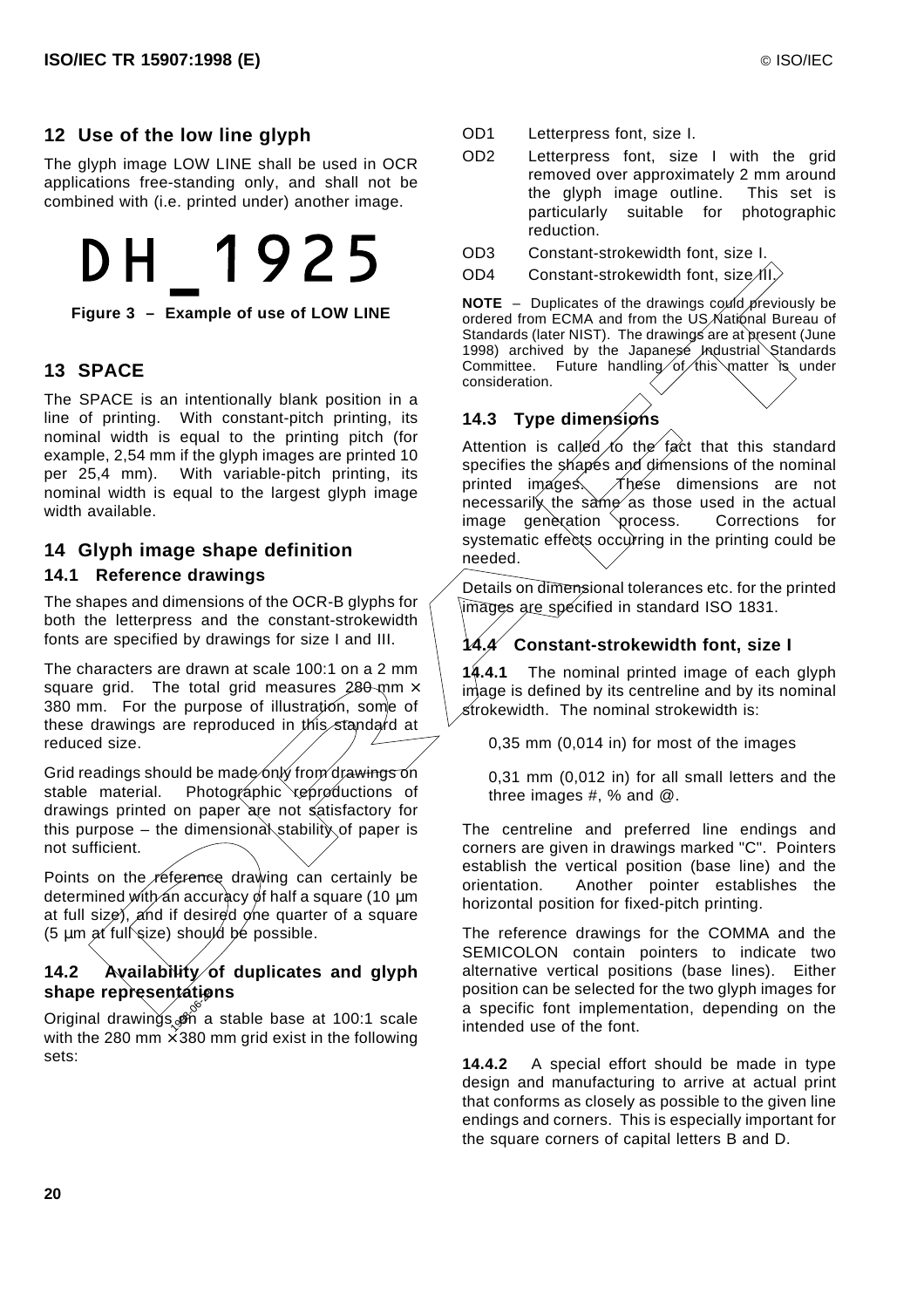**14.4.3** A pointer is provided to produce the most aesthetic spacing of glyph images in a line of printing. However, on printers having a significant horizontal spacing tolerance it is recommended to use the geometric centreline of the image instead of the line defined by the pointer where necessary to achieve an acceptable image separation.

#### **14.5 Constant-strokewidth font, size III**

The nominal printed image of each glyph image is given by its centreline and by its nominal strokewidth. The nominal strokewidth is 0,38 mm  $(0,015$  in). The 20 reference drawings for 0 1 2 3 4 5 6 7 8 9 C E N S T X Z < + > are marked "III" and include pointers. Subclauses 14.4.2 and 14.4.3 also apply.

#### **14.6 Constant-strokewidth font, size IV**

The nominal printed image of each glyph image is given by its centreline and by its nominal strokewidth. The size IV centreline is derived from the corresponding size I centreline (see 14.4 and reference drawings marked "C") by a linear magnification of 1,5. For example, an image centreline width of 2,40 mm becomes  $1.5 \times 2.40$  mm = 3.60 mm in size IV, and so on.

The nominal strokewidth is:

0,50 mm (0,020 in) for most of the glyph images.

0,44 mm (0,017 in) for all small letters and the three images #, % and @.

Preferred line endings and  $\sqrt{\text{cor}}$  cannot be accurately arrived at by a 1.5 magnification since the ratio of nominal strokewidths for size  $N$  and I is not exactly 1,5. However, given a 1,5 magnification of the size I drawing, the nominal size  $\mathbb N$  constantstrokewidth image can easily be constructed.

# **14.7 Letterpress font, size I**

The nominal printed image of each glyph image is drawn on a reference grid (see 14.1) to allow readings with any desired accuracy from drawings marked "L". Pointers establish the vertical position (base line), the orientation and the body width. A pointer also establishes the horizontal position for fixed-pitch printing<sup>o</sup>

The reference drawings for the COMMA and the SEMICOLON contain pointers to indicate two alternative vertical positions (base lines). Either position can be selected for the two glyph images for a specific implementation, depending on the intended use of the font.

The glyph images of the letterpress font are designed with minor strokewidth variations. However, strokewidths are always close to the nominal value of 0,35 mm (0,014 in) for digits and capital letters, and of 0,31 mm (0,012 in) for small letters and the three images #, % and @.

#### **15 Printing the letterpress and constantstrokewidth fonts**

In order to print the letterpress font and to achieve the most satisfactory appearance, the printing device should be able to print sharp comers and to keep the strokewidth variations  $\n *under*  $\sqrt{\phantom{a}}$  *check*  $\ddot{\phantom{a}}$  *control.*$ These features are not required for printing the constant-strokewidth fonts, although a special effort should be made to produce sharp corners in the capital letters B and D.

**Constant-strokewidth font, size III series and Constant-<br>
by its centreline and elect primage is in order to primage in the letter<br>presentance, the primage of each ply its nominal the means saistactory appearance, the pri** There may well be printing equipment in which the accuracy  $\varphi$ f strokewidth control is intermediate between that required in letterpress quality and that provided by, for example, high-speed printers. It is at the discretion of the manufacturers of such printing equipment to design their type so that the printed images incorporate as many as practicable of the strokewidth variations which contribute to the aesthetically satisfactory appearance of the letterpress shapes.

Care should be taken that the printed image strokes are symmetrically distributed around the centrelines as specified in this document.

# **16 Illustration of OCR-B**

Figure 4 shows the complete OCR-B set in size I at scales 4:1 and 1:1.

The drawings reproduced on the following pages show:

- DIGIT ONE, LATIN CAPITAL LETTER E, SECTION SIGN and YEN SIGN in size I as letterpress font and as constant-strokewidth font;
- DIGIT ONE and LATIN CAPITAL LETTER E in size III as constant-strokewidth font.

These reproductions of the original drawings are at approximately 70% of full scale.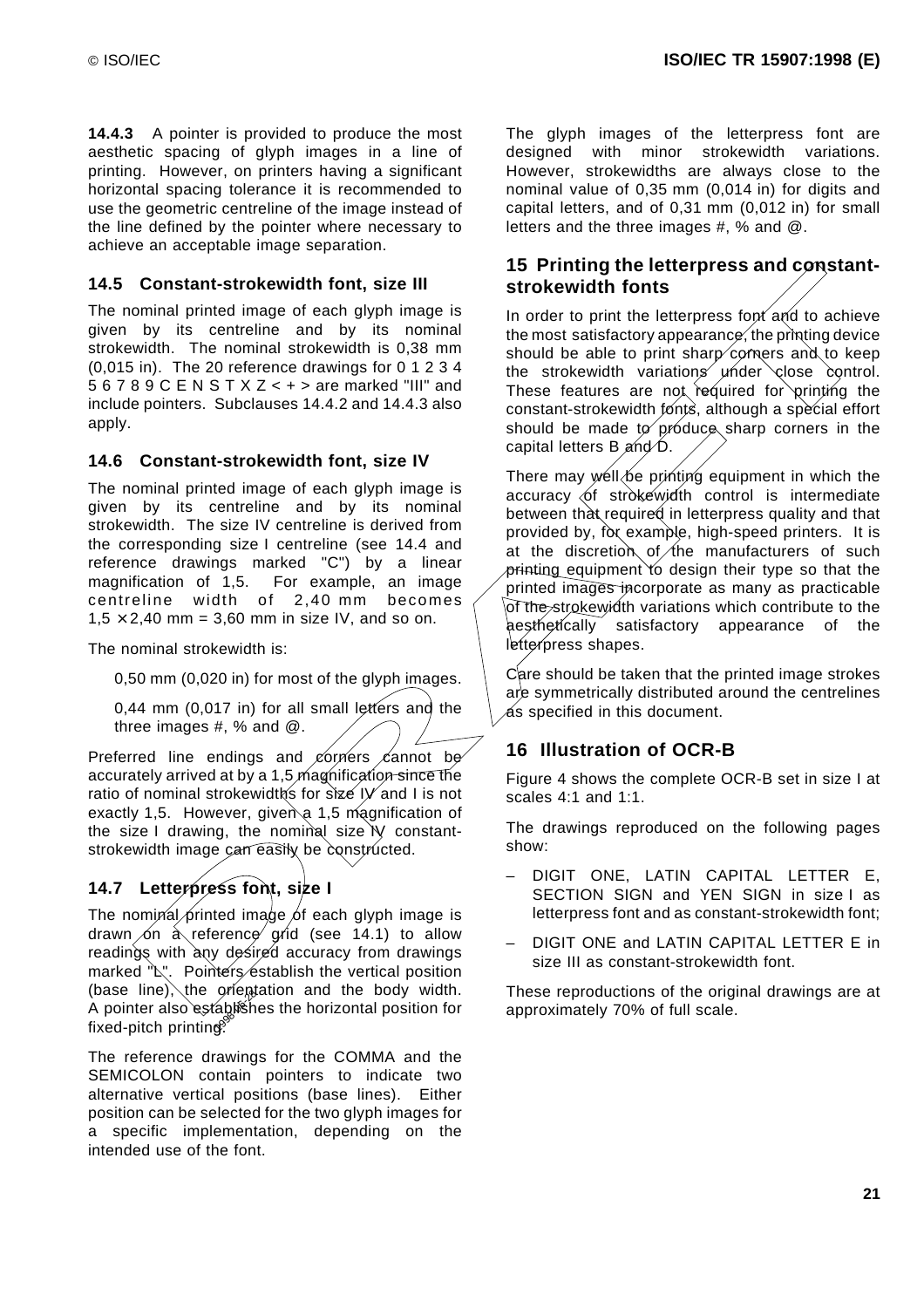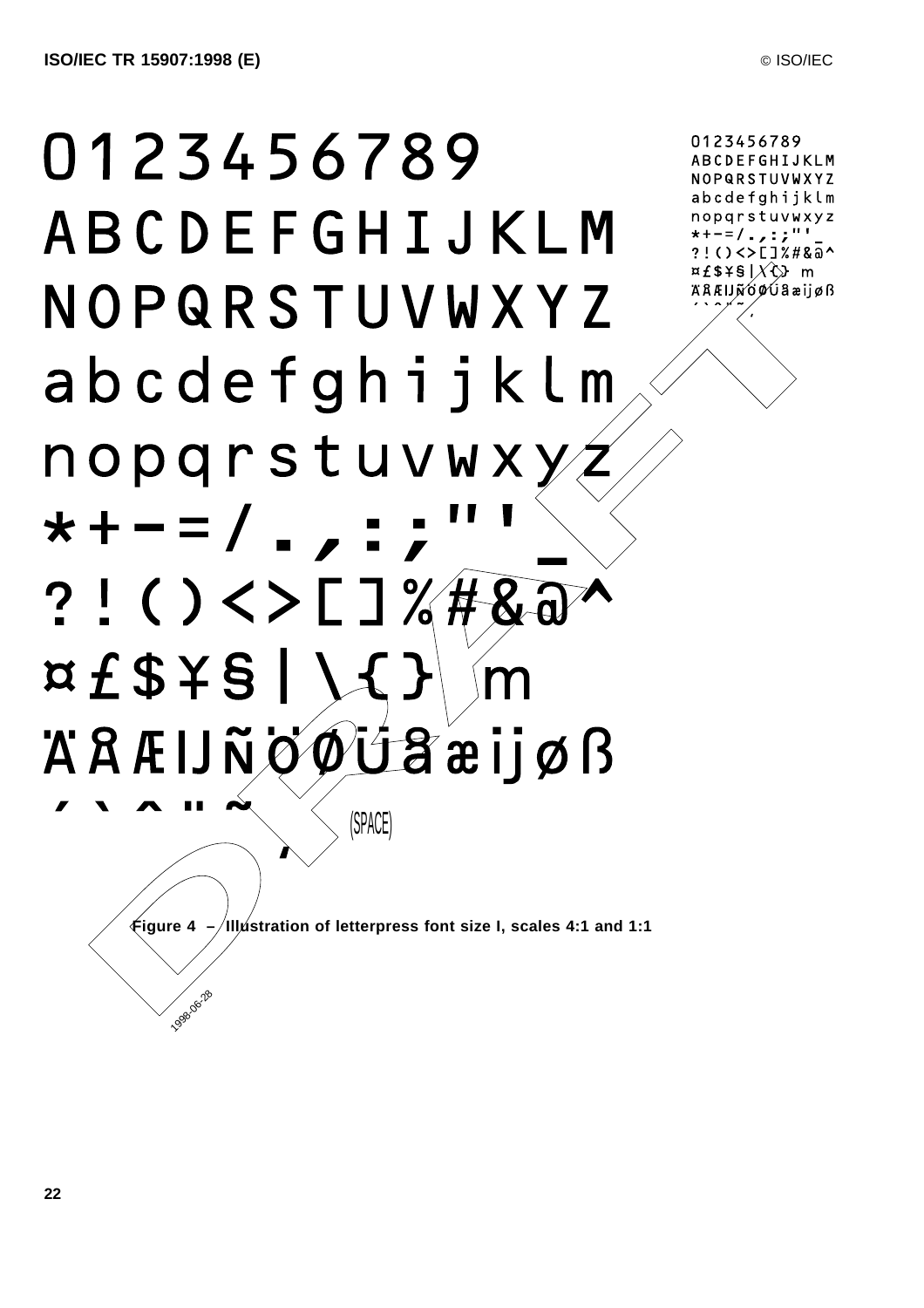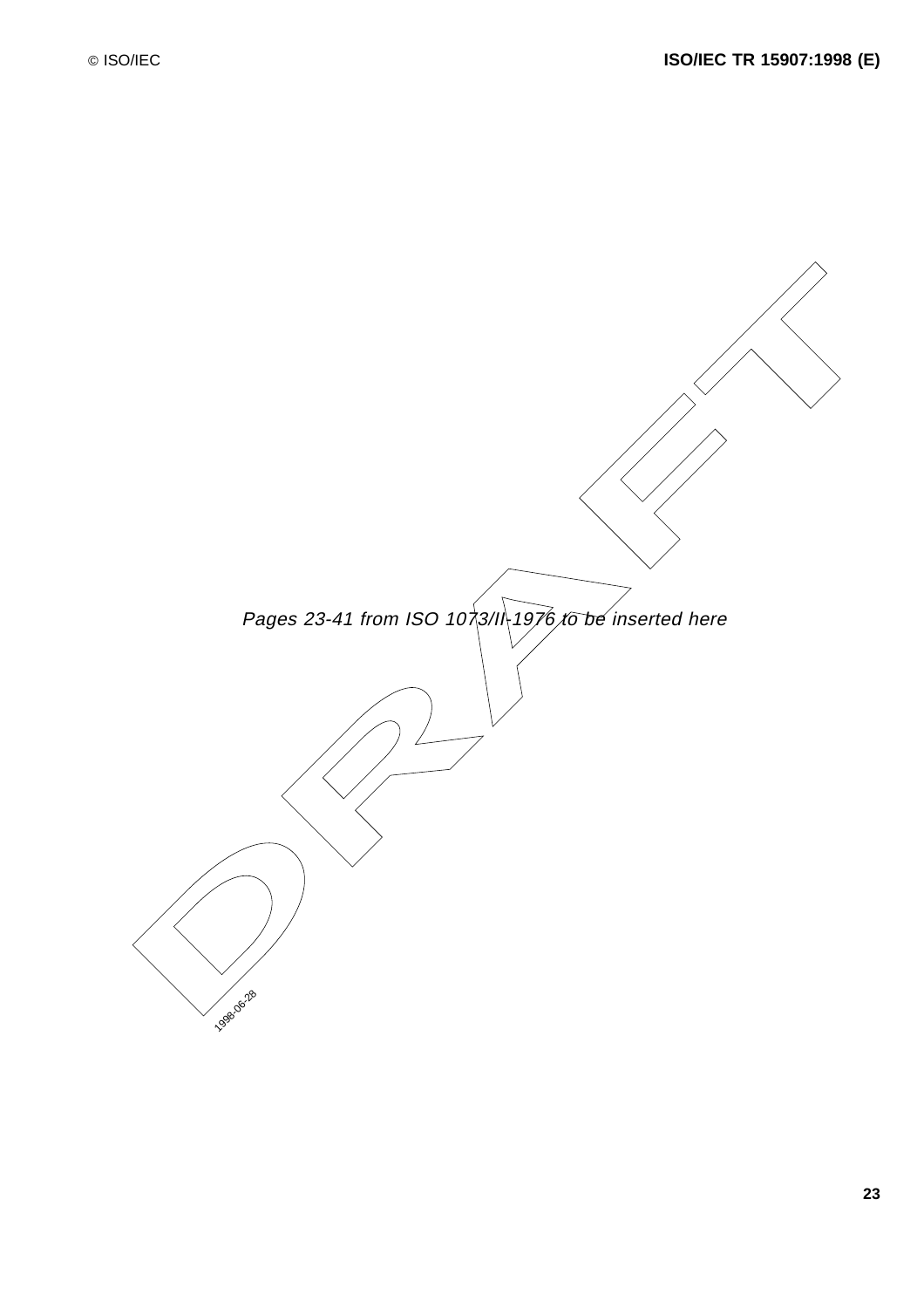Text on this page to be included as Annex A (informative) to standard

## **Notes on the implementation of OCR-B**

The design of the OCR-B font is based on fundamental aesthetic principles which, as far as feasible, correspond to the criteria emerging from the long development of our classic typography. One of the essential principles prescribes that in a letter design all vertical parts must be heavier than the horizontal parts. This is also true for so-called sans serif characters, that is for a design which at first sight has a thread-like appearance. This is precisely the case for OCR-B.

The OCR-B can be implemented in two clearly different forms. It can be used as a font with constant-strokewidth as well as a letterpress font. Type generation can be based on either implementation.

For printing devices like high-speed mechanical printers and similar machines, the centreline is the skeleton along which a stroke of prescribed width is placed. For engraving, it is recommended to use a tool the diameter of which is equal to the strokewidth. The resulting engraving is completely

thread-like, all strokes having an equal width. The aesthetic appearance as well as readability are partly diminished by this process.

For printing devices using other technologies, e.g. laser and ink-jet printers, the design of the font will depend on the resolution available in the device. Each font manufacturer is, of course, tree to select either the constant-strokewidth or the letterpress font as a basis for the design.

**DRAFT** of the UCR-B interactive, an since the deterministic and the control of the control of the standard with the standard with the standard with the proposition of the method in the standard with the proposition of the The imaging resolution for some common types of printers will not permit reproduction of the finer details of the OCR-B letterpress font, like its varying strokewidth. It is however recommended that other properties of the letterpress font that can be achieved, notably the sharp angles at the end of the strokes, are implemented as far as possible. The font will then look less mechanical and bear more  $r$ esemblance to the forms of traditional typography to which the human eye has been accustomed for centuries.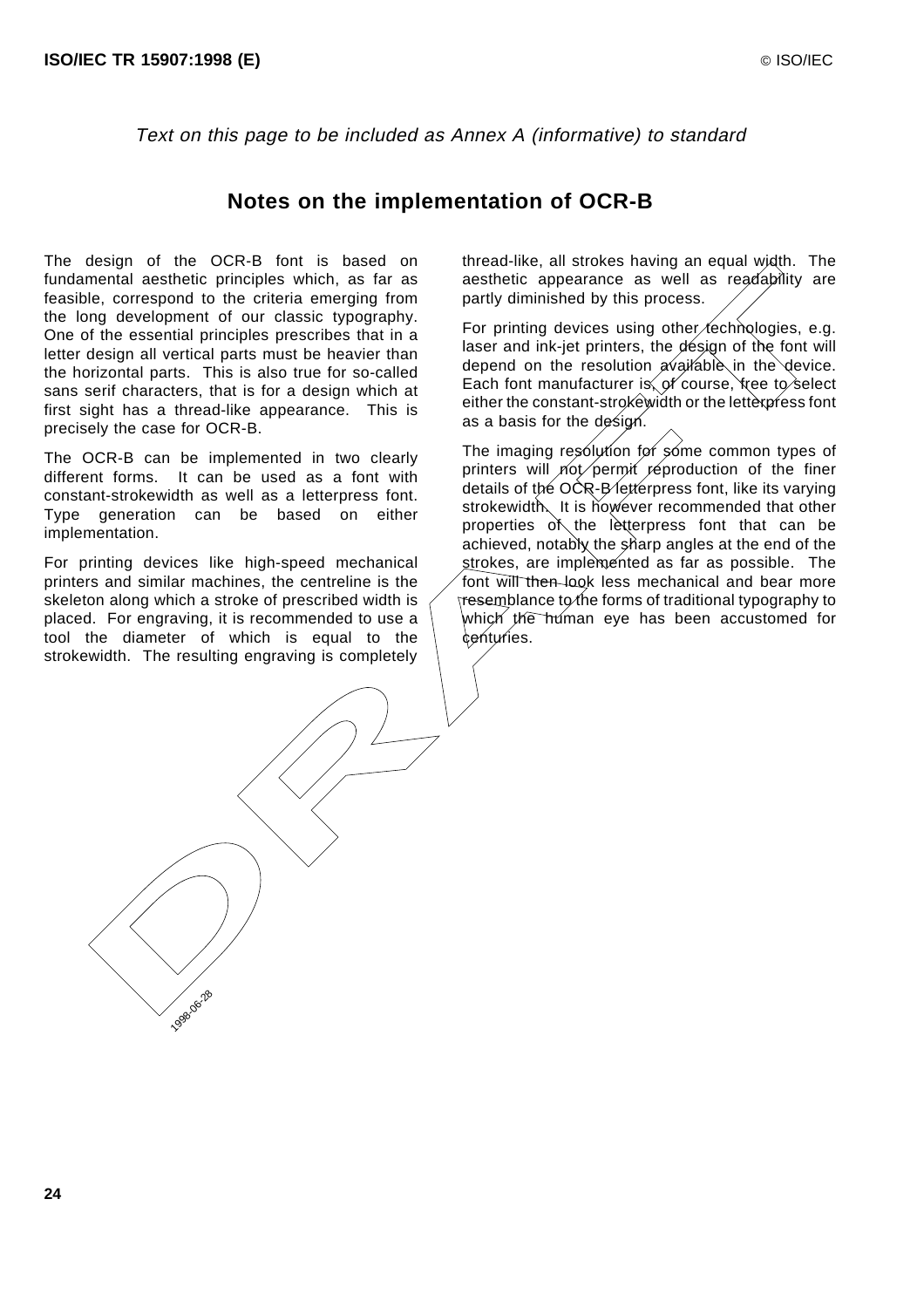Text on this page to be included as Annex B (informative) to standard

# **Main differences between ISO 1073/II-1976 and this first edition of this part 2 of ISO/IEC 1073**

To be prepared when standard text finalized; see also Annex B on following page) (To be prepared when standard text finalized; see also Annex B on following page)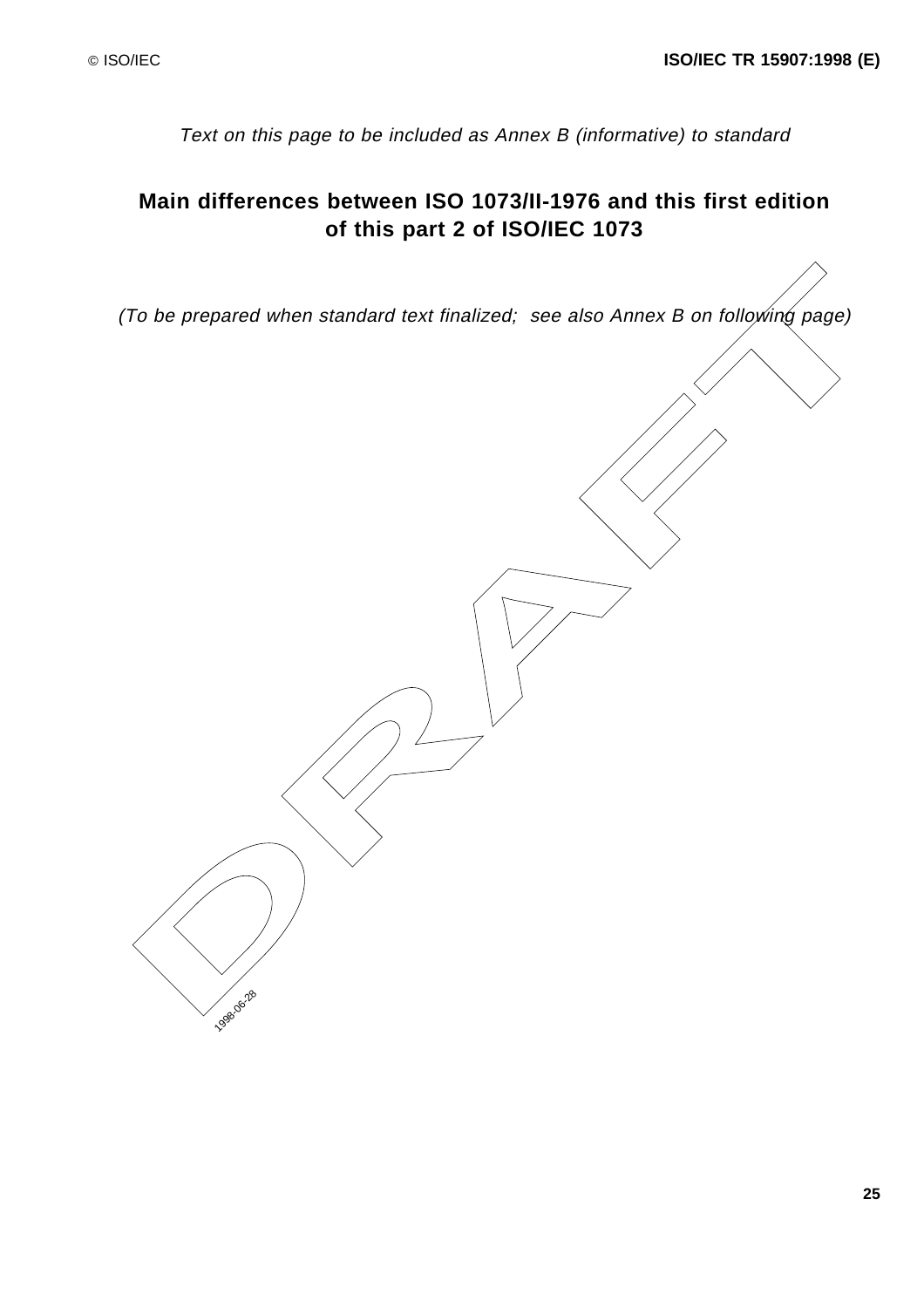# **Annex B**

# **Main extensions in ISO/IEC CD 1073-2.3 as compared to Annex A** (pages 5–25 of this document)

**B.1** Letter combinations with diacritical marks is allowed not only for small letters but also for capital letters, thereby providing glyph representations for all Latin letters in the present parts of ISO/IEC 8859. This is described in clause 1 and combination rules given in clauses 11 and 14.

**B.2** The combination with capital letters increases the maximum height of OCR-B glyphs. This is specified in clause 8 (figure 1 and table 1).

**B.3** The OCR-B repertoire is extended with 40 new glyphs, defined in letterpress style only. Information relating to this extension is given in clauses 6, 7, 9, 10, 11 and 16 (figure 4). The requested new glyphs are listed in Annex C.

et combinations with distribute the film of correspondent intended to cover also the intended in correspondent intended to cover also the minimisters of the control control control control control control control control c **B.4** The extension is intended to  $c_0$   $\sqrt{c}$  also the Greek capital alphabet, containing the ten Greek capital letters that have no corresponding glyphs in the Latin alphabet (gamma, delta, theta, lamda, xi, pi, sigma, phi, psi, omega). For the other "multipleuse glyphs" – like Greek capital alpha / latin A – rules are given in clauses  $5$  and 10 (table 2).

**B.5** Addition of new glyphs and the new combination rules for capital letters means that the precomposed letters ÅÄÑÖÜå in the original standard will have alternative combined representations. Rules for this situation are given in clauses  $9$  and  $10$  (table 2).

**B.6** The added glyphs are to be defined by outline shape definitions according to ISO/IEC 9541-3, not by reference drawings. That standard is therefore referenced in clause 3, and further information given  $in$  clauses 6, 8, and 14.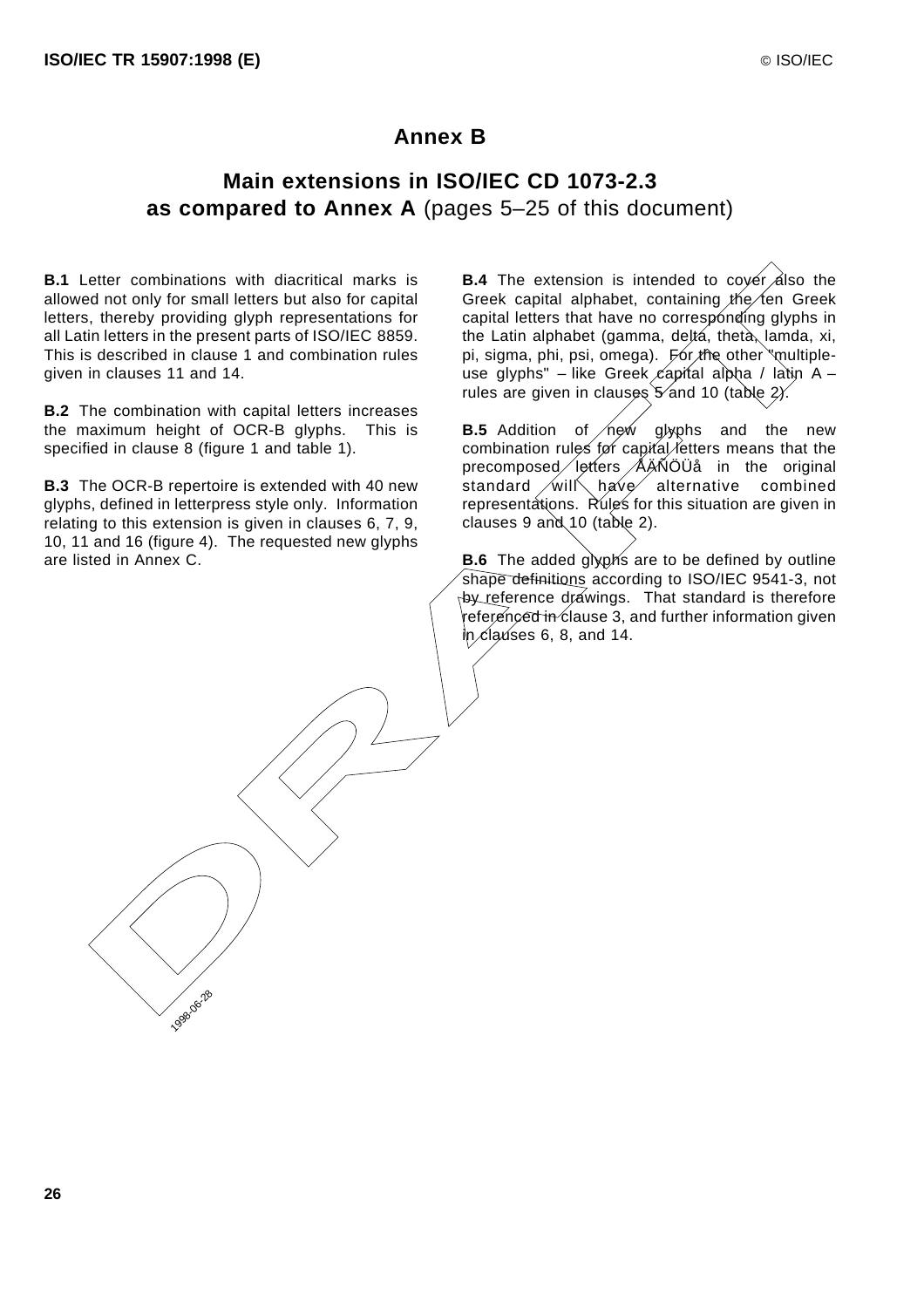# **Annex C**

# **OCR-B glyph repertoire extensions requested by National Bodies**

In the processing of the OCR-B revision the following new glyphs have been requested (named here as the corresponding characters according to ISO/IEC 10646-1:1993):

#### **Latin precomposed and other national letters:**

**DRAFTAL LETTER A WITH STORE REACH AND SEVERAL CONDUCTS.**<br>
THE SPOND ON THE STATE IN THE STATE OF THE SAME CAN ACCESS CONDUCTS AND CAPITAL LETTER A WITH STORE CONDUCTS CONDUCTS AND NOT CONDUCTS AND CAPITAL LETTER IN THE ST LATIN CAPITAL LETTER A WITH OGONEK LATIN CAPITAL LETTER D WITH STROKE LATIN CAPITAL LETTER ETH LATIN CAPITAL LETTER E WITH OGONEK LATIN CAPITAL LETTER H WITH STROKE LATIN CAPITAL LETTER L WITH STROKE LATIN CAPITAL LETTER T WITH STROKE LATIN CAPITAL LETTER THORN LATIN CAPITAL LETTER ENG LATIN CAPITAL LIGATURE OE LATIN SMALL LETTER A WITH OGONEK LATIN SMALL LETTER D WITH STROKE LATIN SMALL LETTER G WITH CEDILLA LATIN SMALL LETTER H WITH STROKE LATIN SMALL LETTER DOTLESS I LATIN SMALL LETTER J WITH CIRCUMFLEX ACCENT LATIN SMALL LETTER L WITH STROKE LATIN SMALL LETTER R WITH CEDILLA LATIN SMALL LETTER T WITH STROKE LATIN SMALL LETTER U WITH OGONEK LATIN SMALL LETTER ETH LATIN SMALL LETTER THORN LATIN SMALL LETTER ENG LATIN SMALL LIGATURE OF

**NOTE** – It is intended to unify the glyphs for CAPITAL LETTER D WITH STROKE and CARITAL LETTER ETH.

#### **Greek letters:**

GREEK CAPITAL LETTER GAMMA GREEK CAPITAL LETTER DELTA GREEK CAPITAL LETTER THETA GREEK CAPITAL LETTER LAMDA GREEK CAPITAL LETTER XI GREEK CAPITAL LETTER PI GREEK CAPITAL LETTER SIGMA GREEK CAPITAL LETTER PHI GREEK CAPITAL LETTER PSI GREEK CAPITAL LETTER OMEGA

#### **Diacritical marks:**

| <b>MACRON</b>       |  |
|---------------------|--|
| <b>BREVE</b>        |  |
| CARON               |  |
| DOUBLE ACUTE ACCENT |  |
| DOT ABOVE           |  |
| <b>RING ABOVE</b>   |  |
| <b>OGONEK</b>       |  |
|                     |  |

#### **NOTES**

1 Additional single and multiple diacritical marks specific to Vietnamese printing have been requested in ballot comments. These requests were not accomodated in the third CD, partly because of OCR-B design difficulties, and partly because no Vietnamese part of ISO/IEC 8859 existed (one of the purposes of the revision was to extend the OCR-B repertoire to cover existing Latin parts of ISO/IEC 8859).

Romanian COMMA BELOW has also been requested. This was considered impractical from an OCR design point of view. A note about possible use of the glyph for the CEDILLA, similar to the note in ISO/IEC 8859-2, should be included in the standard if the revision is resumed.

#### **Other characters:**

The EURO SIGN has been requested by CEN/TC304.